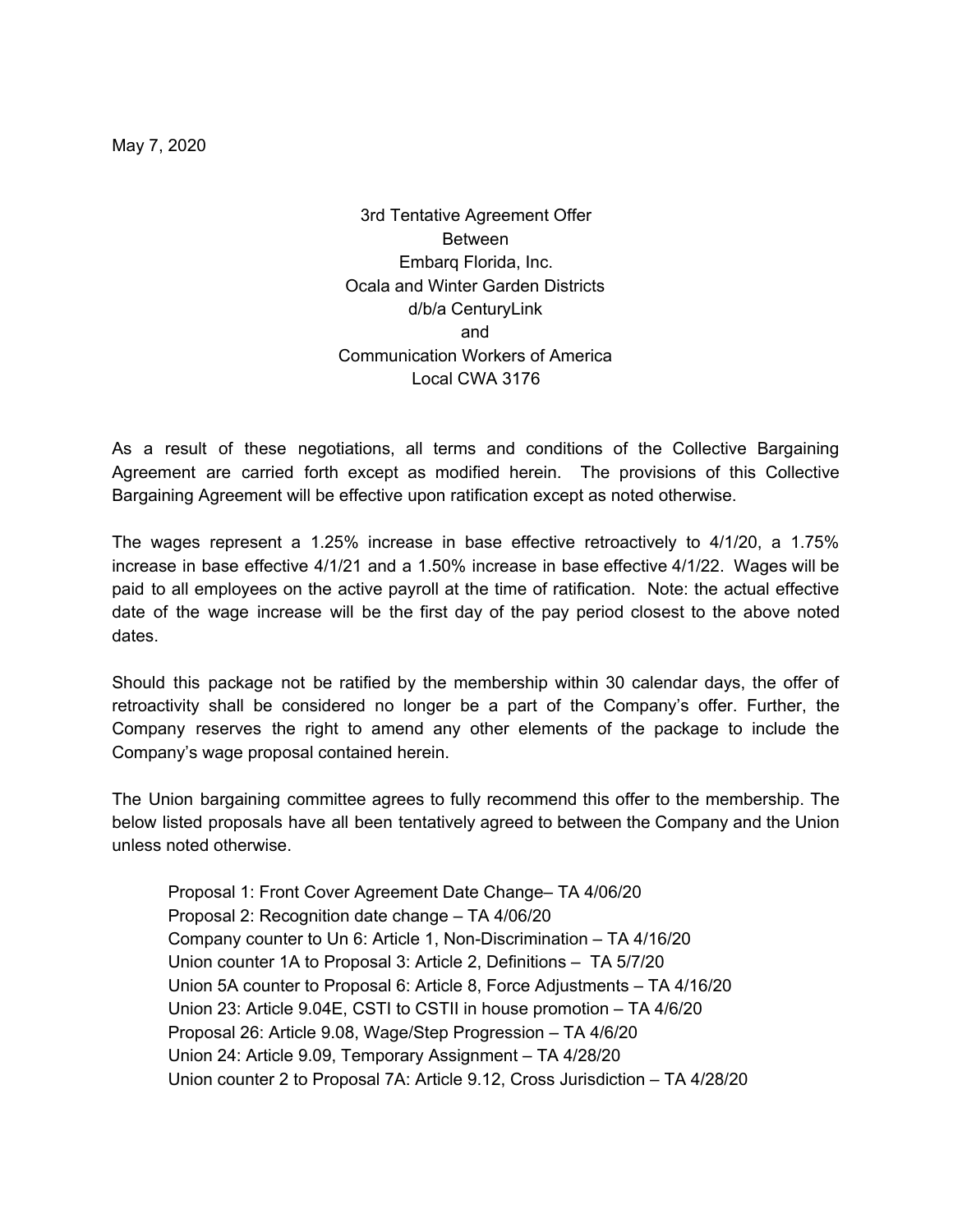Company counter to Un counter Co 8A: Article 10, Compressed Work Week – TA 4/30/20 Proposal 8B: Article 10, Overtime-Call Out – TA 5/7/20 Company counter to UC 2 Proposal 9C: Article 10, Overtime Process – TA 5/7/20 Proposal 13: Article 16/21, Vacation/Short Term Disability – TA 4/30/20 Proposal 15: Article 19, Pension Agreement – TA 5/7/20 Proposal 16B Article 20, Savings Plan Agreement – TA 5/7/20 Proposal 17: Article21, Short Term Disability/Workers Comp – TA 4/30/20 Proposal 18A/Co counter to Un 16: Article 24, Standby – TA 4/17/20 Union counter to Proposal 19A: Article 24, Night Differential – TA 5/5/20 Company counter to Un 20: Article 25 – Professional Wear – TA 4/23/20 Proposal 21: Article 25, Safety Footwear – TA 5/7/20 Union 17B: Article 25, Inclement Weather – TA 5/6/20 Proposal 22: Article 29, Voluntary Benefits – TA 4/06/20 Proposal 23: Various Articles, Change job classification to job title – TA 4/06/20 Proposal 24: Signature Page – TA 4/06/20 The Company will provide a one-time payment up to \$150, with receipts, by 12/31/2021 toward the purchase of safety footwear. For those employees that have only occasional exposure, a safety toe overshoe, at no cost, is available through the SAP/CART ordering process.

 $\frac{1}{2}$  ,  $\frac{1}{2}$  ,  $\frac{1}{2}$  ,  $\frac{1}{2}$  ,  $\frac{1}{2}$  ,  $\frac{1}{2}$  ,  $\frac{1}{2}$  ,  $\frac{1}{2}$  ,  $\frac{1}{2}$  ,  $\frac{1}{2}$  ,  $\frac{1}{2}$  ,  $\frac{1}{2}$  ,  $\frac{1}{2}$  ,  $\frac{1}{2}$  ,  $\frac{1}{2}$  ,  $\frac{1}{2}$  ,  $\frac{1}{2}$  ,  $\frac{1}{2}$  ,  $\frac{1$ 

Joseph A. Basile Jorge Rodriguez Labor Relations Negotiator **CWA Representative** CenturyLink CWA Local 3176

Date: \_\_\_\_\_\_\_\_\_\_\_\_\_\_\_\_\_\_\_\_\_\_\_\_\_ Date: \_\_\_\_\_\_\_\_\_\_\_\_\_\_\_\_\_\_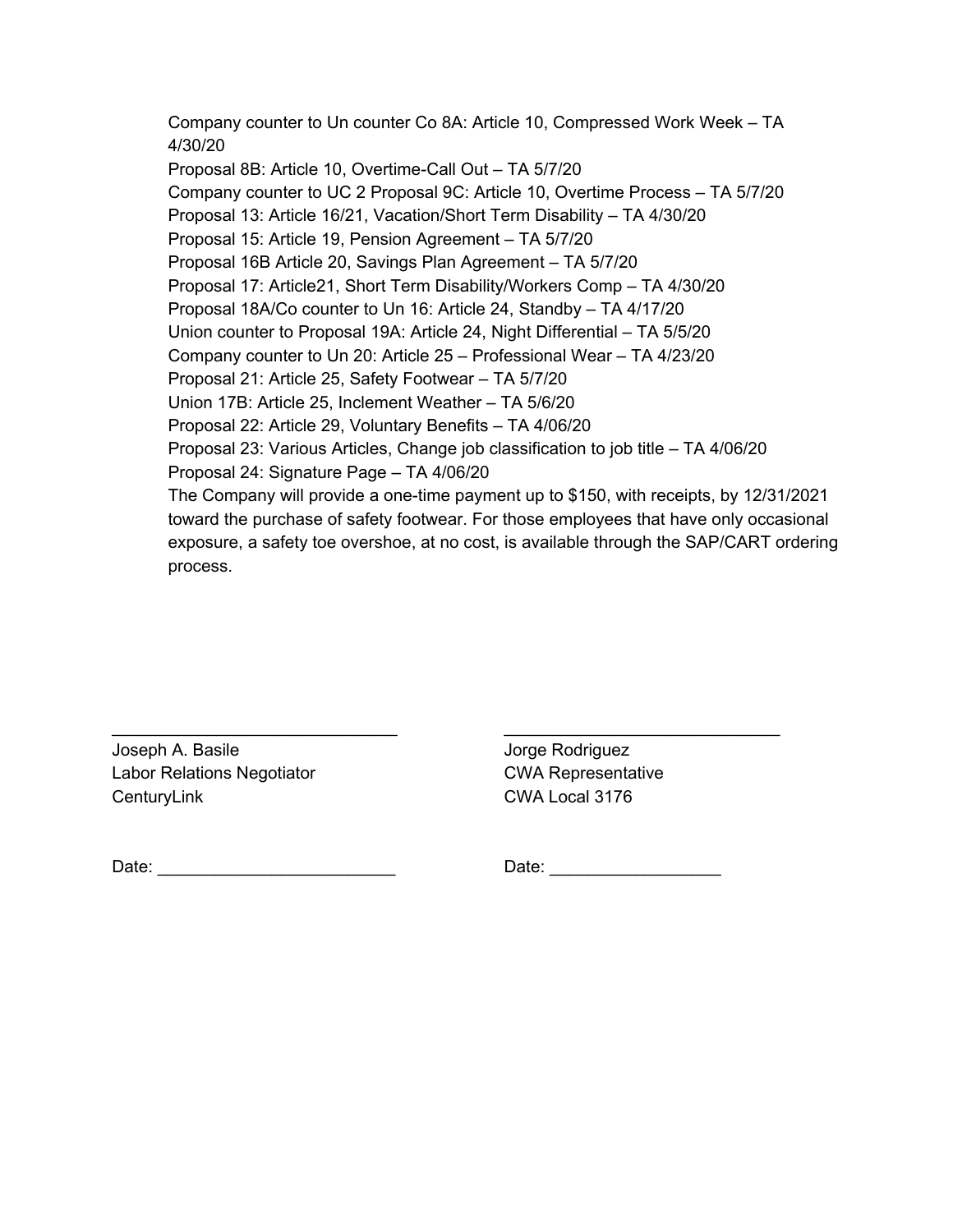CWA3176 Florida Ocala & Winter Garden Districts 2020 Bargaining

#### Date:3/16/20

#### Company proposal 1

Change Front cover to read as follows:

Agreement

Between

Embarq Florida, Inc. Ocala and Winter Garden Districts d/b/a CenturyLink

And

COMMUNICATIONS WORKERS OF AMERICA Local CWA 3176

Effective: April 1, 2017-TBD

Expiration: March 31, 2020 **2023**



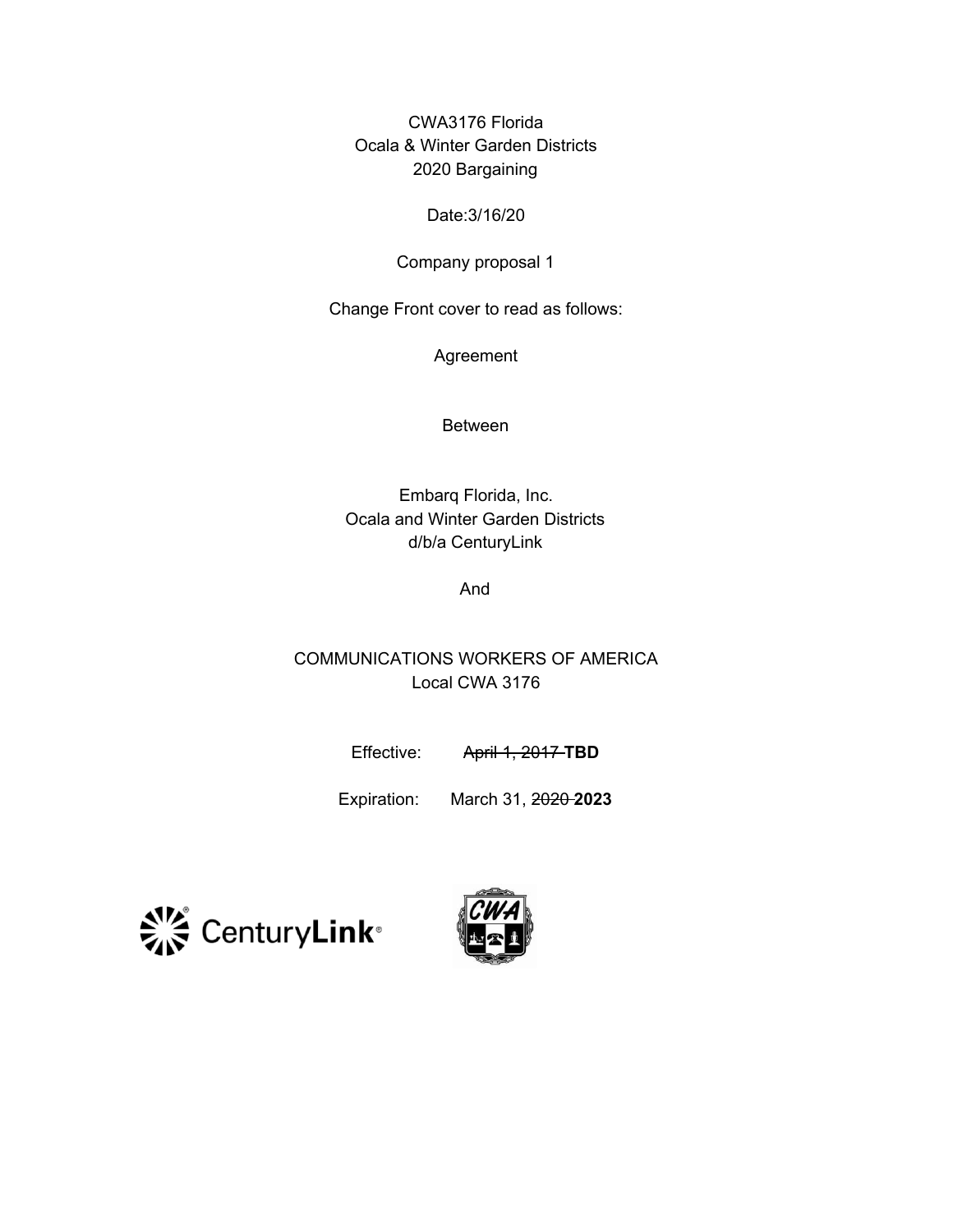CWA3176 Florida Ocala & Winter Garden Districts 2020 Bargaining Recognition of Union

Date:3/16/20

Company proposal 2

Change to read as follows:

RECOGNITION OF UNION

This Agreement, made this April 1, 2017, **TBD** by and between Communications Workers of America, herein called Union, and Embarq – Florida, Incorporated d/b/a CenturyLink, or its successors or assigns; Ocala and Winter Garden Districts, herein called Company: Whereas, the Union and the Company now desire to enter into an Agreement, with respect to the recognition of the Union as the certified exclusive bargaining representative of the employees and for other purposes hereinafter set out: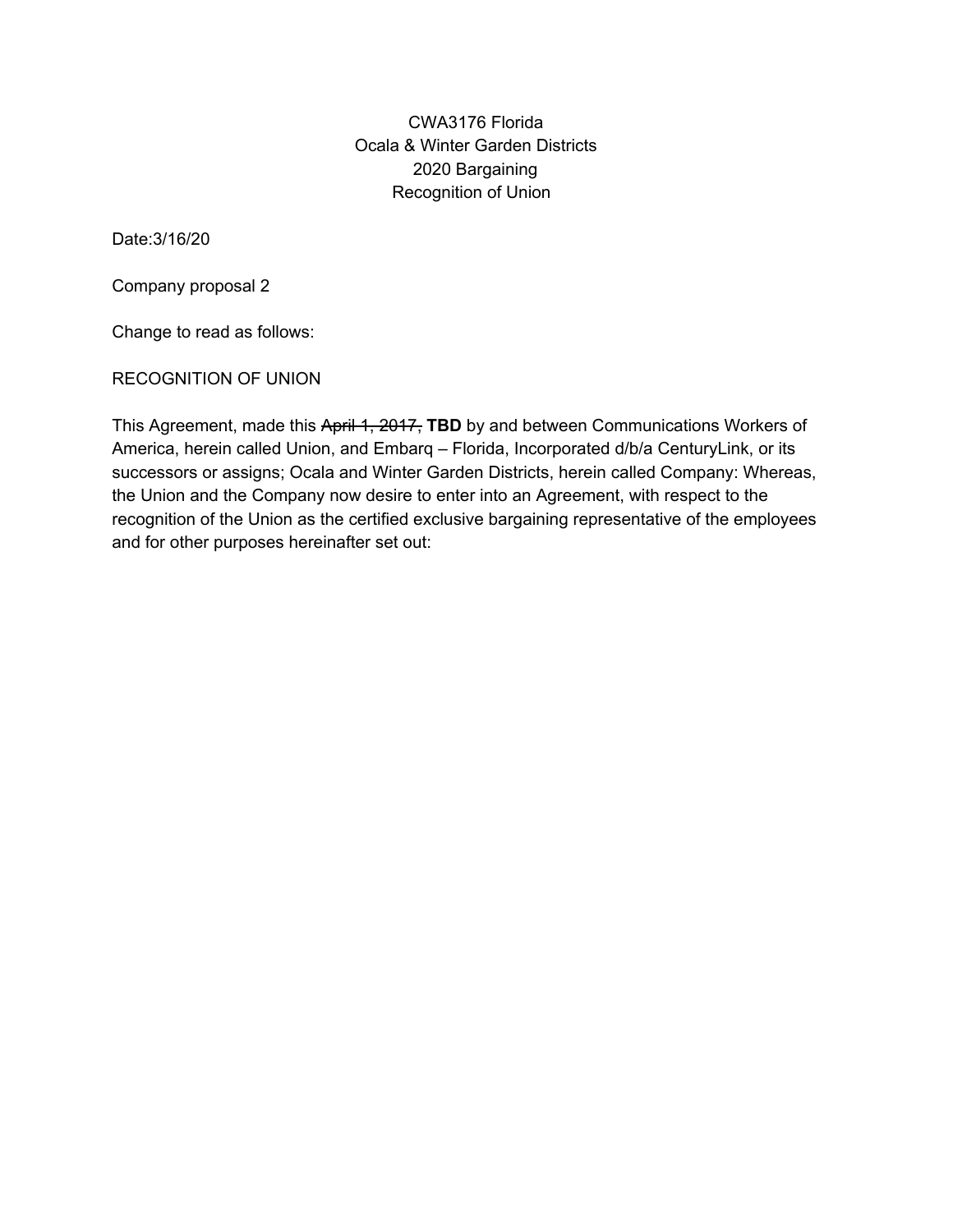## CWA3176 Florida Ocala & Winter Garden Districts 2020 Bargaining Article 1

Date:4/7/20

Company counter proposal to Union 6 (letter F)

Add new Section 1.03 to read as follows:

1.03 **The Company agrees that it will not as a general practice work supervisory employees who are classed as "Executive" employees under the provisions of the Fair Labor Standards Act, as amended, on work ordinarily performed by bargaining unit employees except for purposes of instruction or to meet emergency conditions as per Article 25.02.**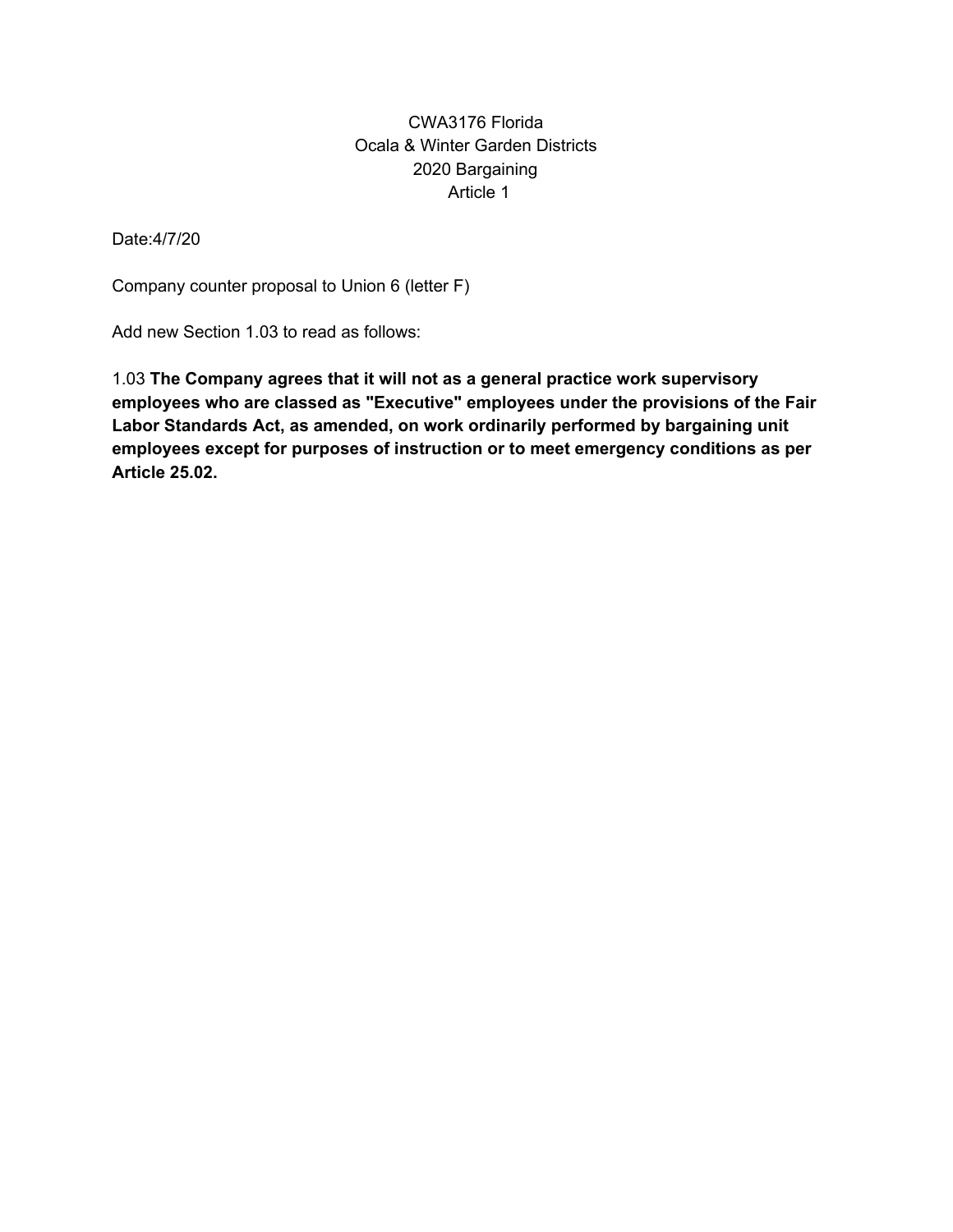# CWA3176 Florida Ocala & Winter Garden Districts 2020 Bargaining Article 2 **DEFINITIONS**

Date: 5/7/20

UC 1A to Company proposal 3

Change Section 2.09 to read as follows and delete 2.12:

2.09Normal Tour. Hours of work in a workday as set by the Company**.** not to exceed 8 hours.

2.12Premium Rate. Premium rate of pay is 1-1/2 times the base rate of pay plus such other differentials that may apply. Hours worked at premium rates will be counted toward weekly overtime.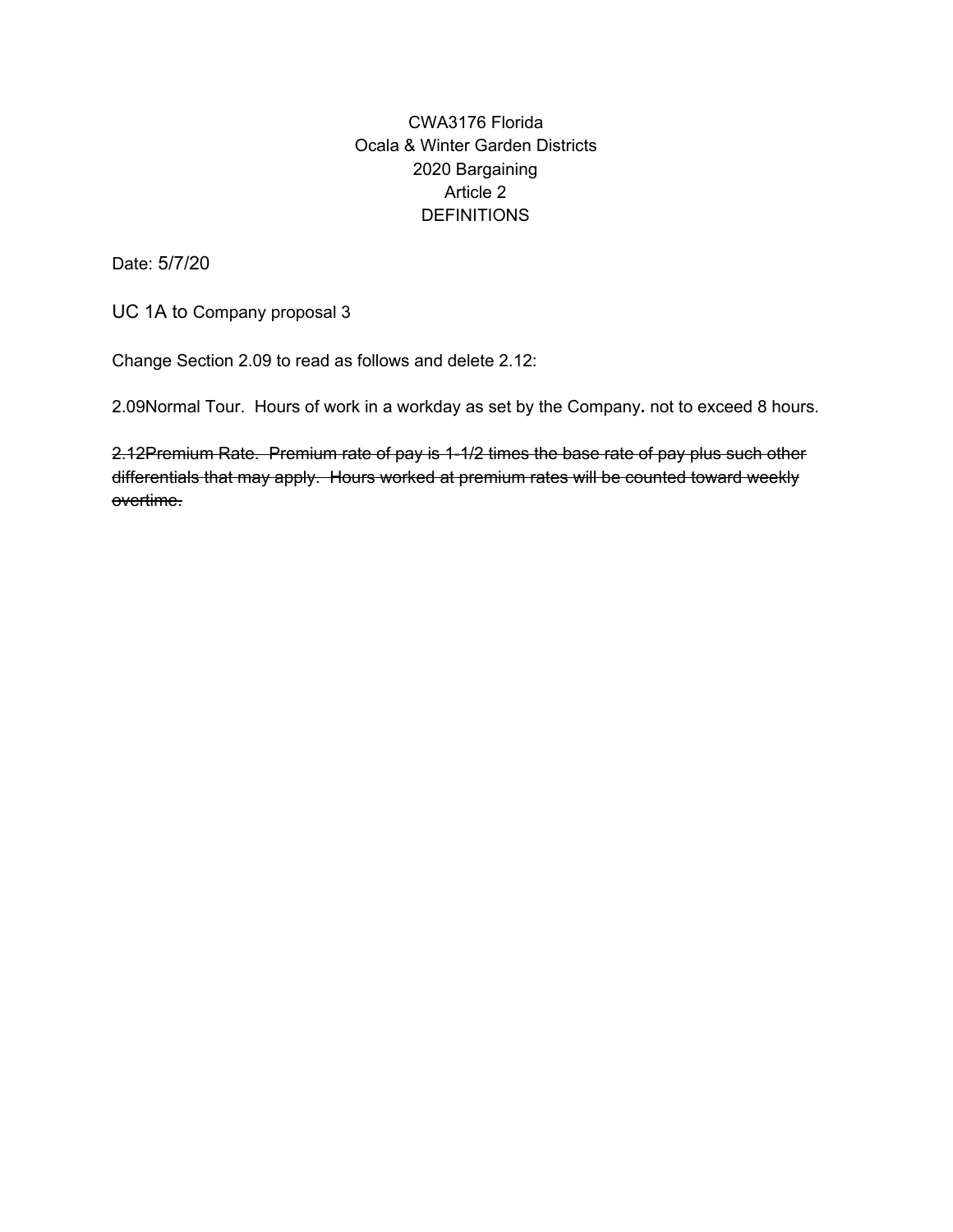### CWA3176 Florida Ocala & Winter Garden Districts 2020 Bargaining Article 8 FORCE ADJUSTMENTS

Date: 4/16/2020

UC 1 to CC 1 Company Proposal 6 and Union 5A

Change Section 8.02 to read as follows:

8.02 Notice of Layoff. The Company will provide the Local Union 60 **30 45** days advance notice of layoff of employees, if the layoff exceeds a temporary layoff, when brought about by technological changes or methods of operation. 8.03 **Layoff and** Rehire/Recall Procedure. Layoffs other than temporary shall be based **on seniority first and if applicable** on the employee's qualifications ability, and seniority as provided in Article 7.03 **and shall be from the lowest seniority first to highest seniority employee last by job title.** Recalls shall be made **to the highest senior laid-off employee first to the lowest senior laid-off employee last** in inverse order of layoffs consistent with service requirements.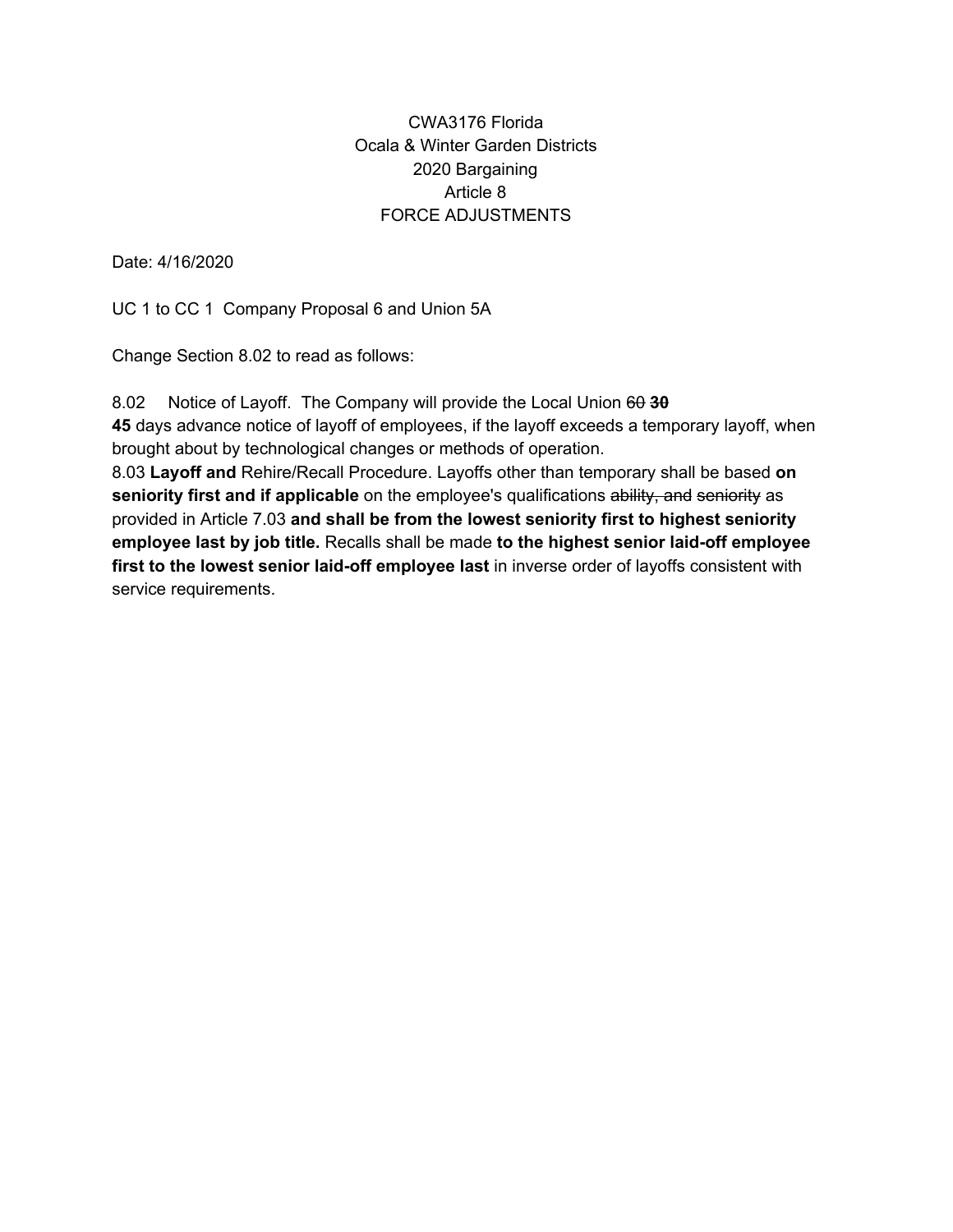#### CWA 2020 Bargaining CWA 3176 PROPOSAL

Date:04/03/20 Time 10:25 AM

Union Proposal #: 23

Article #: 9.04E

Subject: CST I to CST II In house promotion

In order to outline a method to promote an existing Customer Service Tech I in the Ocala and Winter Garden District to a Customer Service Tech II in the Ocala and Winter Garden District without posting the position. This method may also be known as an "in family job promotion" when an employee is promoted from I to II once the Company determines the need for the additional skill sets, an employee has demonstrated those skill sets and the Company has verified the candidate's proficiency in the required skill sets. This exercise is headcount neutral and only applies to employees already in the Customer Service Tech I job title. The parties agree to the following steps:

1. The Company will determine if there is a need to increase the number of technicians with Customer Service Tech II skill sets without increasing headcount.

2. The Company will define the requirements for incumbent Customer Service Tech I employees to be considered for a promotion to Customer Service Tech II and determine when the requirements have been met. Historically, the incumbent Customer Service Tech I must meet these requirements before being considered for the promotion:

a. Be proficient in their Customer Service Tech I responsibilities.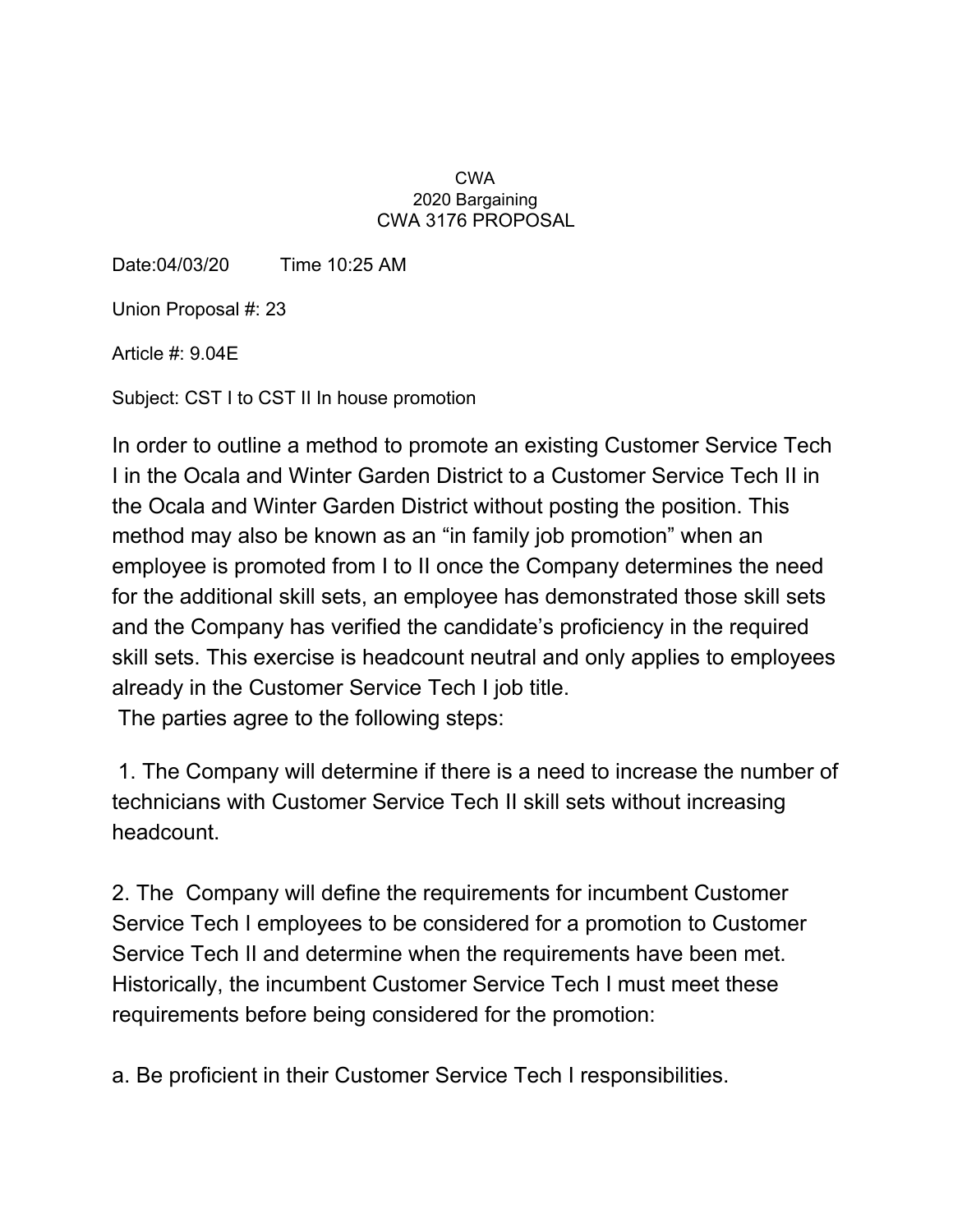b. Have cable training (classroom and/or on the job training).

c. Have independently identified, isolated, exposed and corrected trouble in the underground facilities.

3. Successful candidates will be promoted from Customer Service Tech I to II at the equivalent step on the Customer Service Tech II wage schedule.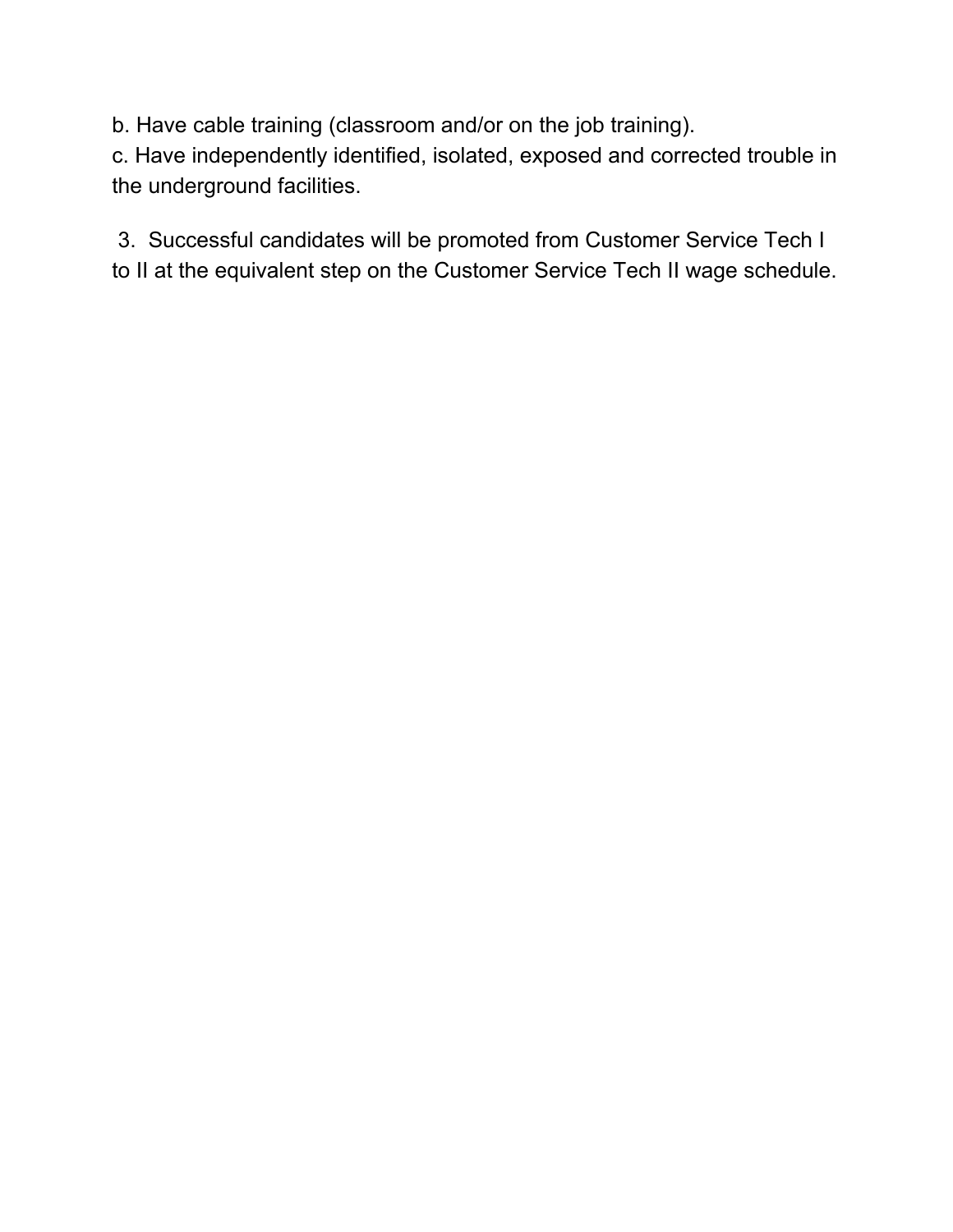# CWA3176 Florida Ocala & Winter Garden Districts 2020 Bargaining Article 9 JOB OPPORTUNITIES AND LOCATION TRANSFER REQUESTS

Date:3/16/20

Company proposal 26

Change Section 9.08 to read as follows:

9.08 Setting New Pay Rates. Upon reclassification to a higher rated job, the employee shall be paid at the next higher rate of pay on the new wage schedule and shall progress on that schedule on normal progression dates. Employees who are granted a job within the same wage schedule shall continue to progress in the wage schedule on normal progression dates. Employees who are granted a lower rated job will receive the appropriate rate of pay in the lower wage schedule on normal progression dates.

A. The Company agrees to grant scheduled wage increases specified in their appropriate schedules in accordance with the time intervals and amounts provided in such schedules, subject to the following conditions:

1. Wage progression**/step** increases will be effective based on the service anniversary date for active, full time employees and based on date last given for part time employees after the employee has worked 1040 hours.

2. **Annual** Wwage increases will be effective the first day of the pay period closest to the effective date of the increase.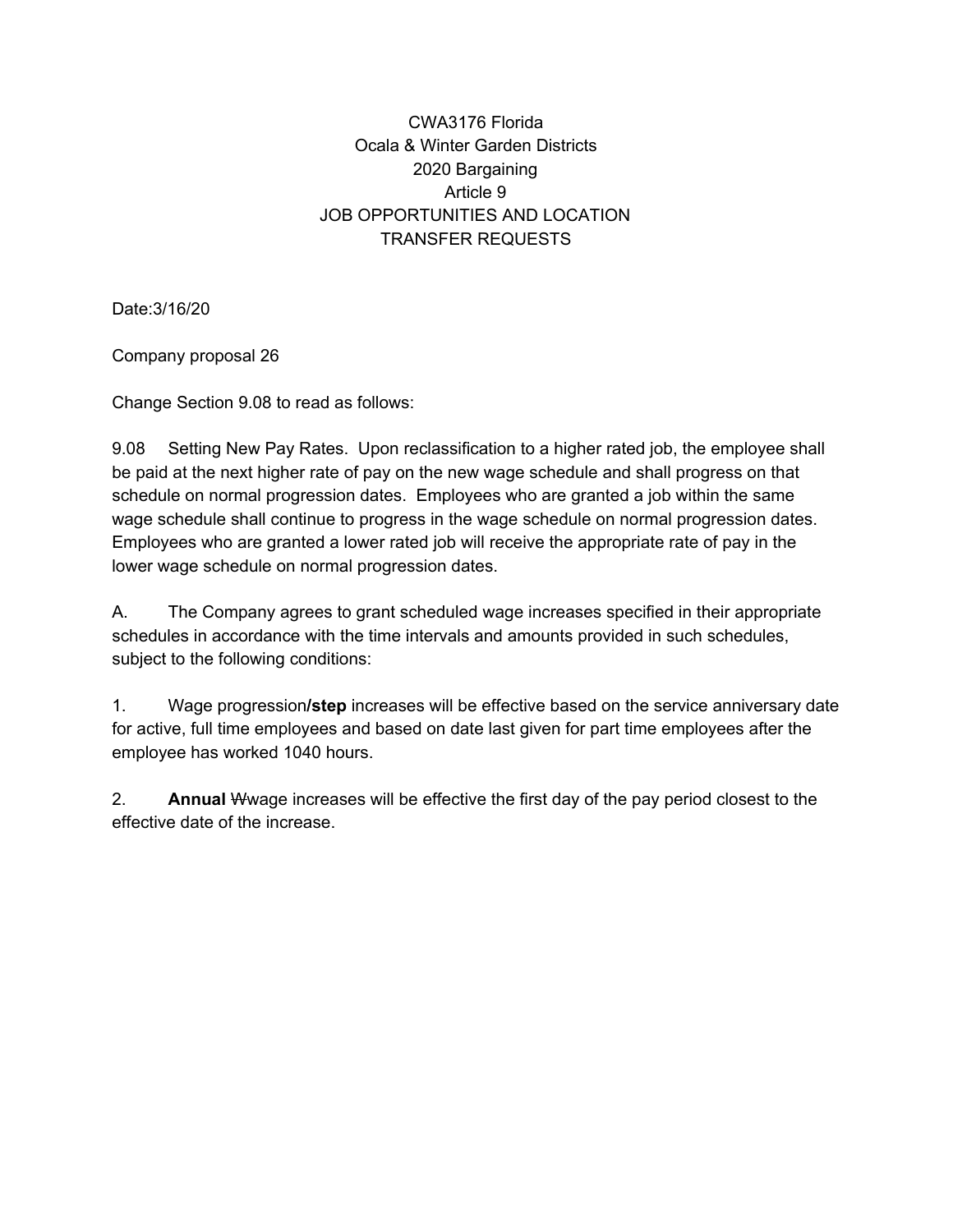#### CWA 2017 Bargaining CWA 3176 PROPOSAL

Date:

:

Union Proposal #: 24

Article #: 9.09

Subject: Temporary Assignment

9.09 Temporary Assignments. When in the opinion of the Company it is necessary to temporarily assign an employee to a job other than that which the employee normally performs**,** or to another bargaining job **title** classification, **or to another operating area of the company for out of town assignments** the Company shall in its sole judgment select the employee to perform such work in the order of qualifications then seniority; provided, however, when it is anticipated that such temporary assignment shall extend beyond two **one work** weeks, **the company will ask for volunteers, via electronic communications and by job title, of those interested in a temporary assignment;** then the senior qualified employee **on the volunteer list** within the work location of the Company's choice shall have the first opportunity for the **assignment** transfer. **The volunteer list shall be maintained at the district level for one calendar year so that all those interested who were not selected for the first assignment will be given the next opportunity, in order of seniority, when available.** Temporary assignments will not normally extend beyond six months' duration. Temporary assignments may extend beyond six months for special situations by mutual agreement, in writing, between the Company and the Union.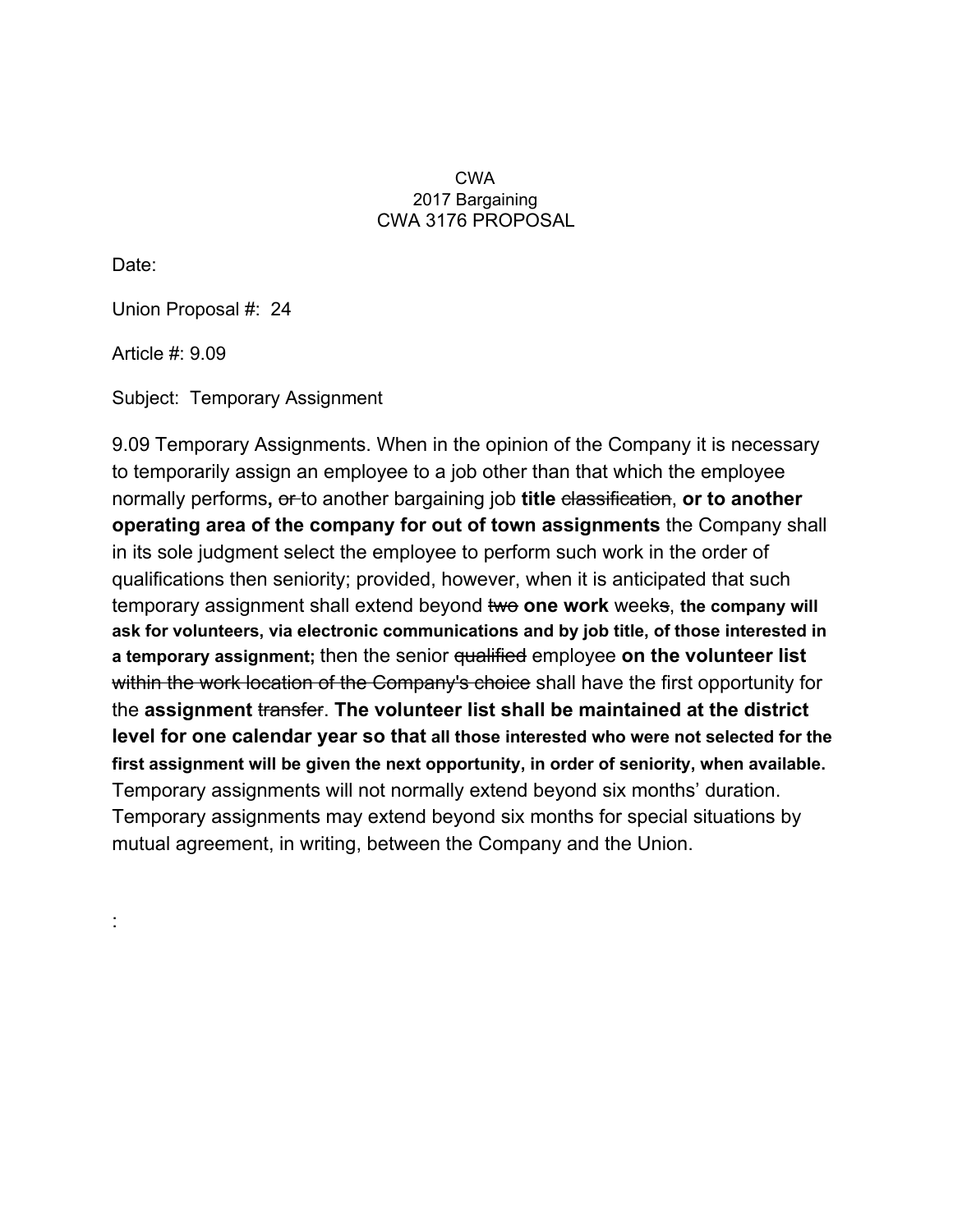# CWA3176 Florida Ocala & Winter Garden Districts 2020 Bargaining Article 9 JOB OPPORTUNITIES AND LOCATION TRANSFER REQUESTS

Date: 4/21/2020

UC 2b to CC1 Co 7A

Change Section 9.12 to read as follows:

9.12 Cross Jurisdictional Assignments. In an effort to meet temporary-staffing requirements and to minimize the need for contractors, the Company and the Union agree that the Company will have the right to supplement the work force within the jurisdiction of the Union with other Company employees. At the discretion of management, due to service requirements, employees may be required to work at other Company designated locations outside the bargaining unit on a temporary basis. Similarly, other bargaining and/or non-bargaining unit **(non-exempt)** Company employees may be required to work at Company designated locations on a temporary basis performing bargaining unit work. The determination of which employees based on qualifications **and/or job title** and operational necessity are to be utilized in the above capacity shall rest solely with the Company.

A. The Company recognizes the Union's right to protect and preserve its jurisdiction over the work performed by employees assigned to the bargaining unit. The Company shall keep to a minimum such temporary cross jurisdictional transfers and shall make or effectuate such transfers only to meet service requirements. Temporary cross jurisdictional transfers may be utilized to the extent they do not cause a reduction of employees in the bargaining unit, and/or prevent the addition of more employees to the bargaining unit.

B. Temporary cross jurisdictional transfers shall normally be for three (3) work days or less. Regardless of the duration of the cross jurisdictional transfer assignment, the Company shall make every reasonable attempt to contact the Local Union President or his/her designee in the event of the need for such assignment within 24 hours of the initiation of the assignment. Should the temporary cross jurisdictional assignment require greater than three (3) work days, The Company shall notify the Local President or his/her designee, **within three (3) calendar days** as soon as the Company becomes knowledgeable of said need, of **and provide** the name of the individual transferred, the work location, the expected duration, and provide him/her with information substantiating the Company's service requirements.

#### **The Company shall make reasonable attempts to contact the Local Union President or**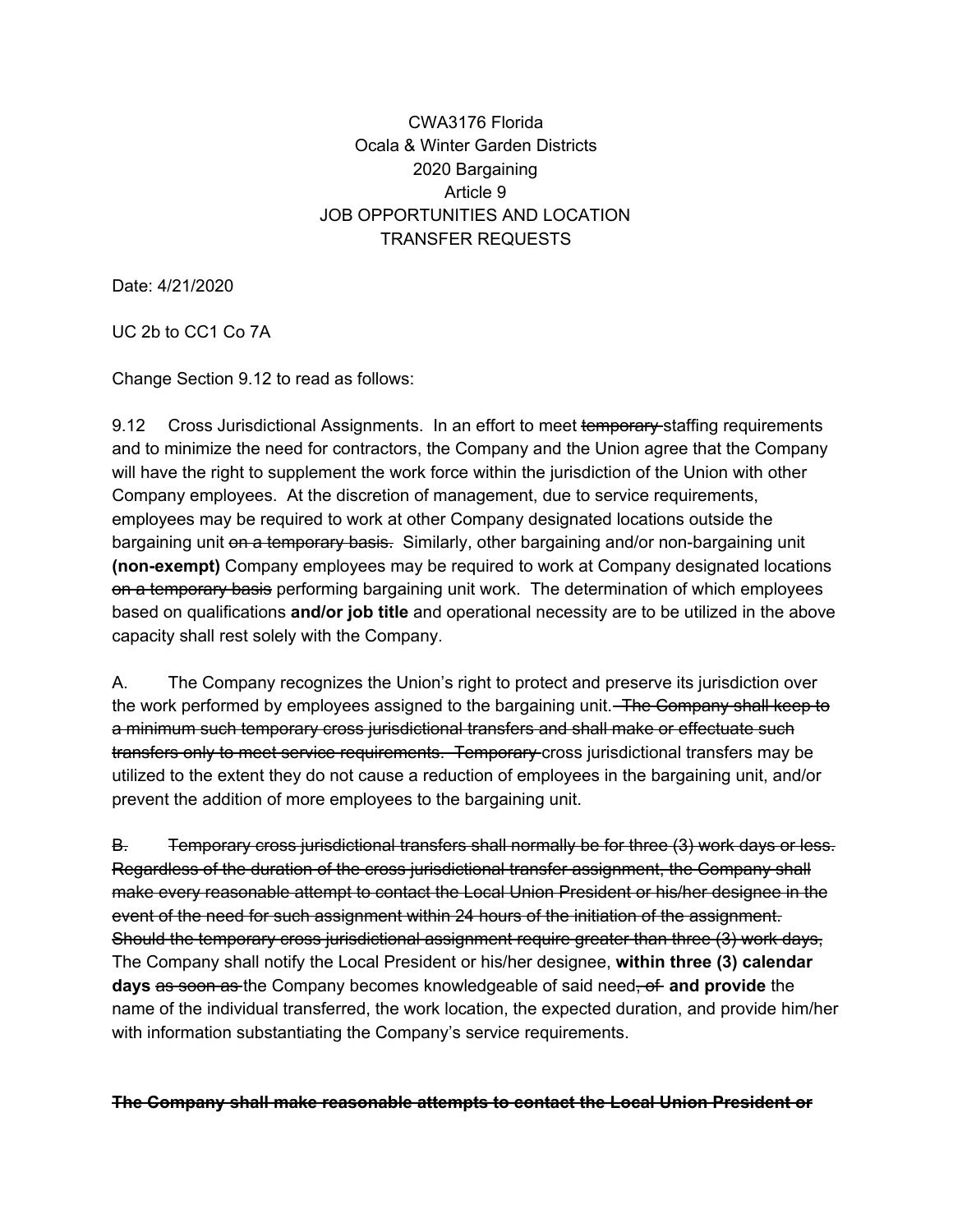#### **designee in the event of the need for cross jurisdictional assignments that occur.**

C. "Service Requirements" means such service requirements as determined by the Company, but such determination shall be subject to the grievance procedure set forth in Article 5, and a charge of bad faith or arbitrary action shall be subject to the arbitration procedure set out in Article 6.

D. **Temporary** Cross jurisdictional transfers of bargaining unit employees to work outside the bargaining unit shall be handled in accordance with the procedures in Article 9.10.

E. The parties agree that the assignment of bargaining unit work to non-bargaining unit **(non-exempt)** employees and the assignment of non-bargaining unit **(non-exempt)** work to bargaining unit employees as permitted under this agreement is not intended in any way to affect the separate community of interest shared by each group of Company employees, nor to result in an accretion of one group of employees into another.

**F. The company shall utilize all employees in the bargaining unit within the District who perform the work of the same job title before going outside of that job title. To meet service requirements, the company will attempt to contact any qualified bargaining unit employee, of the company's choice, within both CWA3176 and CWA3176A bargaining units before utilizing other available labor resources.**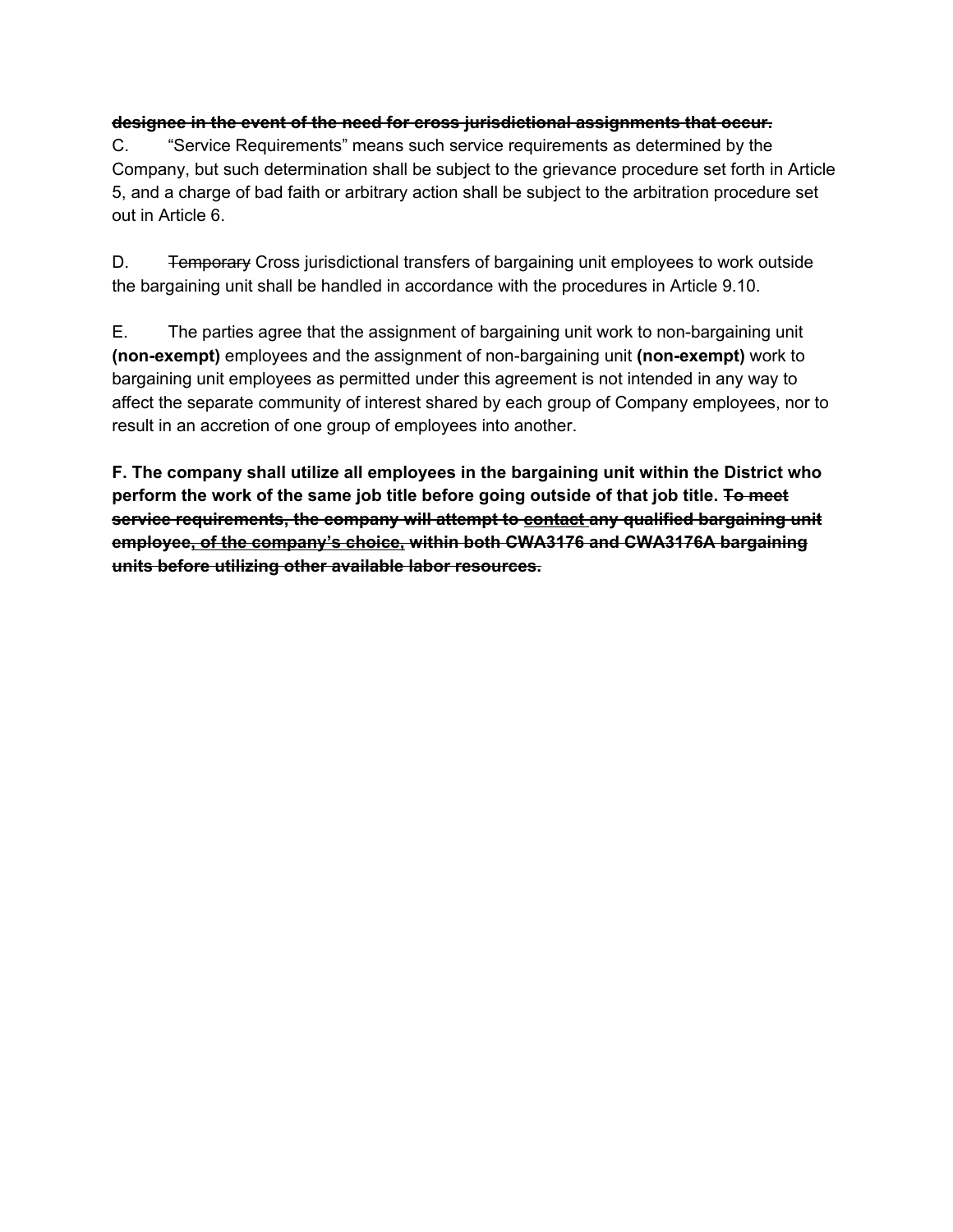# CWA3176 Florida Ocala & Winter Garden Districts 2020 Bargaining Article 10 HOURS OF WORK AND BASIS OF COMPENSATION

4/30/20 Co counter to Union counter - Company proposal 8A (Compressed Work Week)

Change Section 10.02 to read as follows:

10.02 Compressed Work Week. Service conditions permitting, the Company and the Union agree to allow employees to voluntarily work a compressed workweek consisting of 10 hour work days scheduled over a four day workweek. Establishment of compressed workweek scheduling within a work group will require the mutual agreement of the employee, **and** the employee's supervisor and the Union.

Any agreement to utilize compressed workweek scheduling may be canceled by either the employee, the employee's supervisor or the union representative by providing two weeks advance written notice of the intent to cancel.

A. Vacation days will generally be based on scheduled hours. Single days of vacation taken within a workweek will equal 10 hours per day. An entire week (or segment) of vacation will be based on five eight hour days.

B. Sick time will be based on the employee's schedule for that period of time. Employees scheduled for eight hours will be paid (based on available benefits) eight hours per day. Employees scheduled for 10 hours will be paid 10 hours per day.

A. **Short-term disability and vacation while working four (4) ten (10) hour days will be based on the amount of hours taken. Weeks which include any fixed holiday will be worked as five (5) eight (8) hour days.**

C. Employees will receive eight hours of pay for personal and/or company recognized national holidays. Employees scheduled for four 10 hour days will have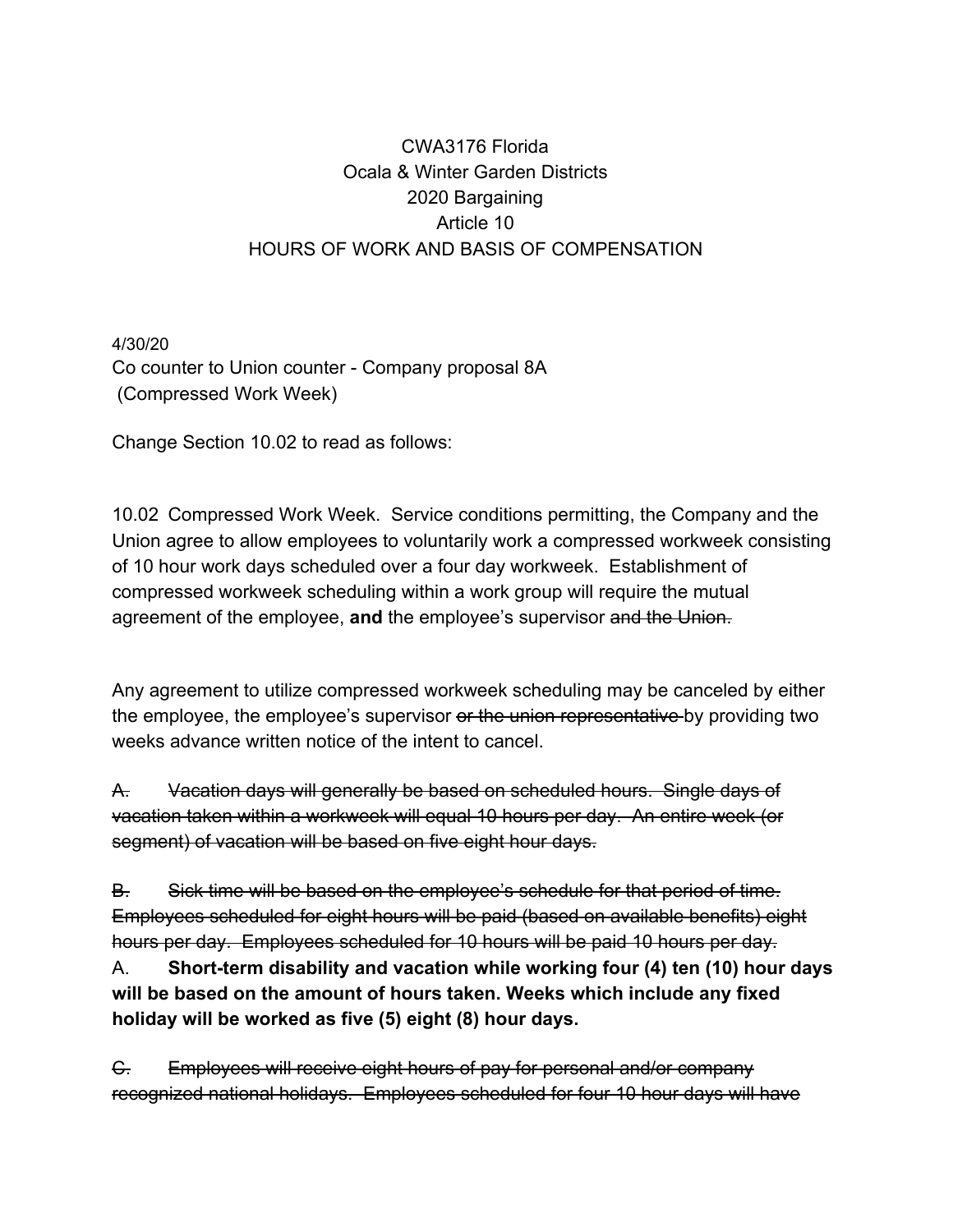three options available with respect to the two remaining hours. Employees may elect to take two hours of vacation in addition to the eight hours of holiday pay; elect to take two hours without pay in conjunction with the eight hours of holiday pay; or make up the two hours on a nonscheduled day other than Sunday provided such make up time is during the same calendar week as the holiday.

D. Employees scheduled for 10 hour days shall be paid at the overtime rate for all time worked in any one day in excess of 10 hours, or for any time worked in a calendar workweek in excess of 40 hours.

E. Employees scheduled for 10 hour days may have their schedules changed to eight hour days due to training requirements or other unforeseen operational needs with no penalty incurred by the Company.

F. This Article is intended to define the normal hours of work and is not construed as a guarantee of hours of work per day or per week.

**G Employees working a compressed workweek shall be scheduled three consecutive days off unless the employee chooses otherwise.**

**re-letter according.**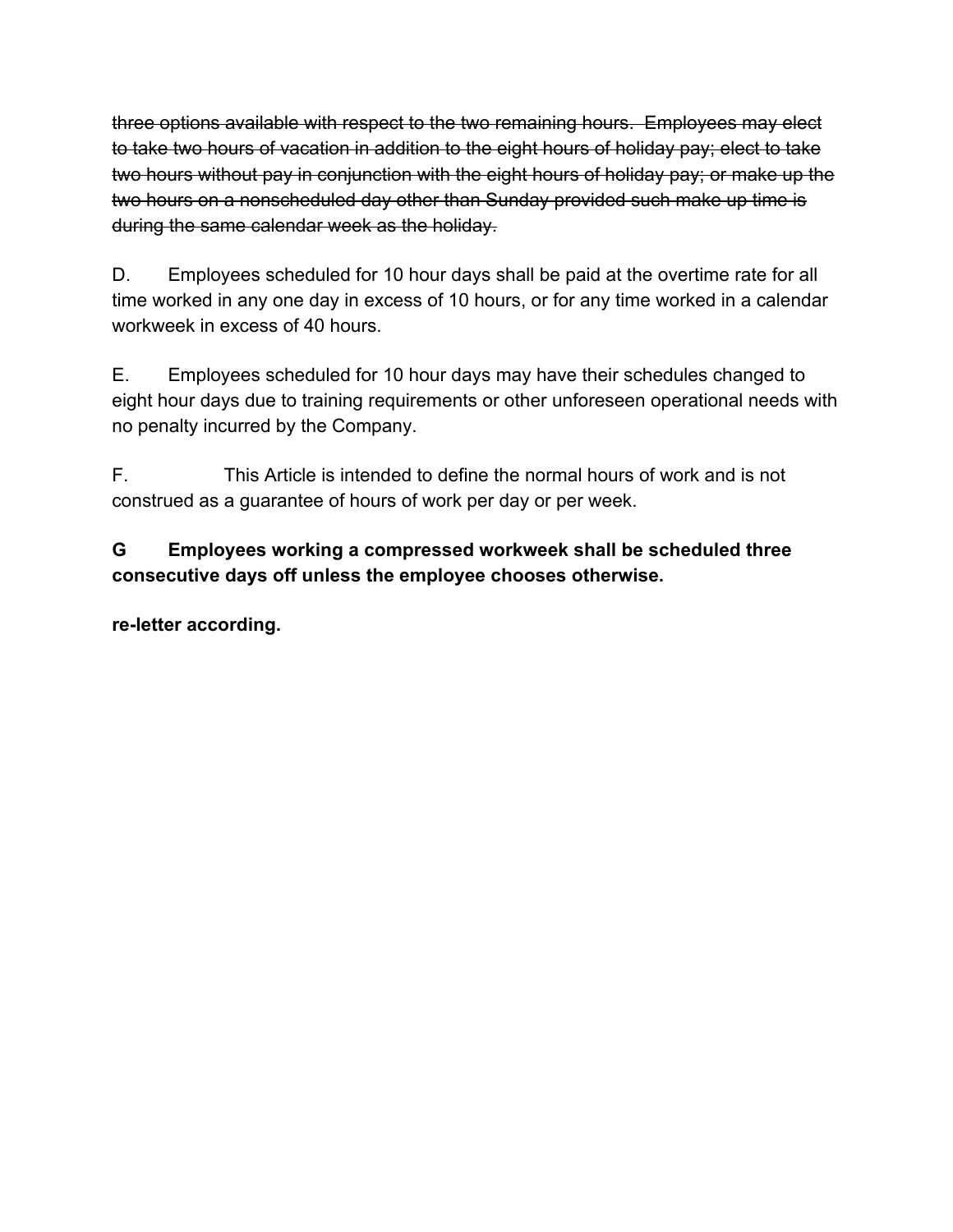# CWA3176 Florida Ocala & Winter Garden Districts 2020 Bargaining Article 10 HOURS OF WORK AND BASIS OF COMPENSATION

Date:4/30/20

Company proposal 8B

Change Section 10.01 - 05 to read as follows:

10.01 The overtime rate is one and one-half (1.5) times the basic hourly rate of pay and is paid under the following conditions:

a) All hours worked after an employee has worked 8 hours at the basic hourly rate of pay in a workday.

b) All hours worked after an employee has worked 40 hours at the basic hourly rate of pay in a workweek.

### **b) All hours worked on a non-scheduled Sunday. (If Sunday is part of the regular posted work schedule, then all hours are paid at the basic rate of pay.)**

c) All call-out hours worked and those call-out hours not worked which make up the minimum requirement threshold listed in Section 10.03.

The following hours will be considered as hours worked and will count toward the daily and weekly overtime calculation described in (a) and (b) above:

Scheduled Vacation and Personal Holidays.

First 8 hours worked or not worked on a recognized holiday.

Paid rest period hours.

Paid union time off for joint meetings with the Company.

First 8 **All** hours worked on **a scheduled** Sunday. **(NOTE: Sunday must be part of the regular posted schedule to qualify).**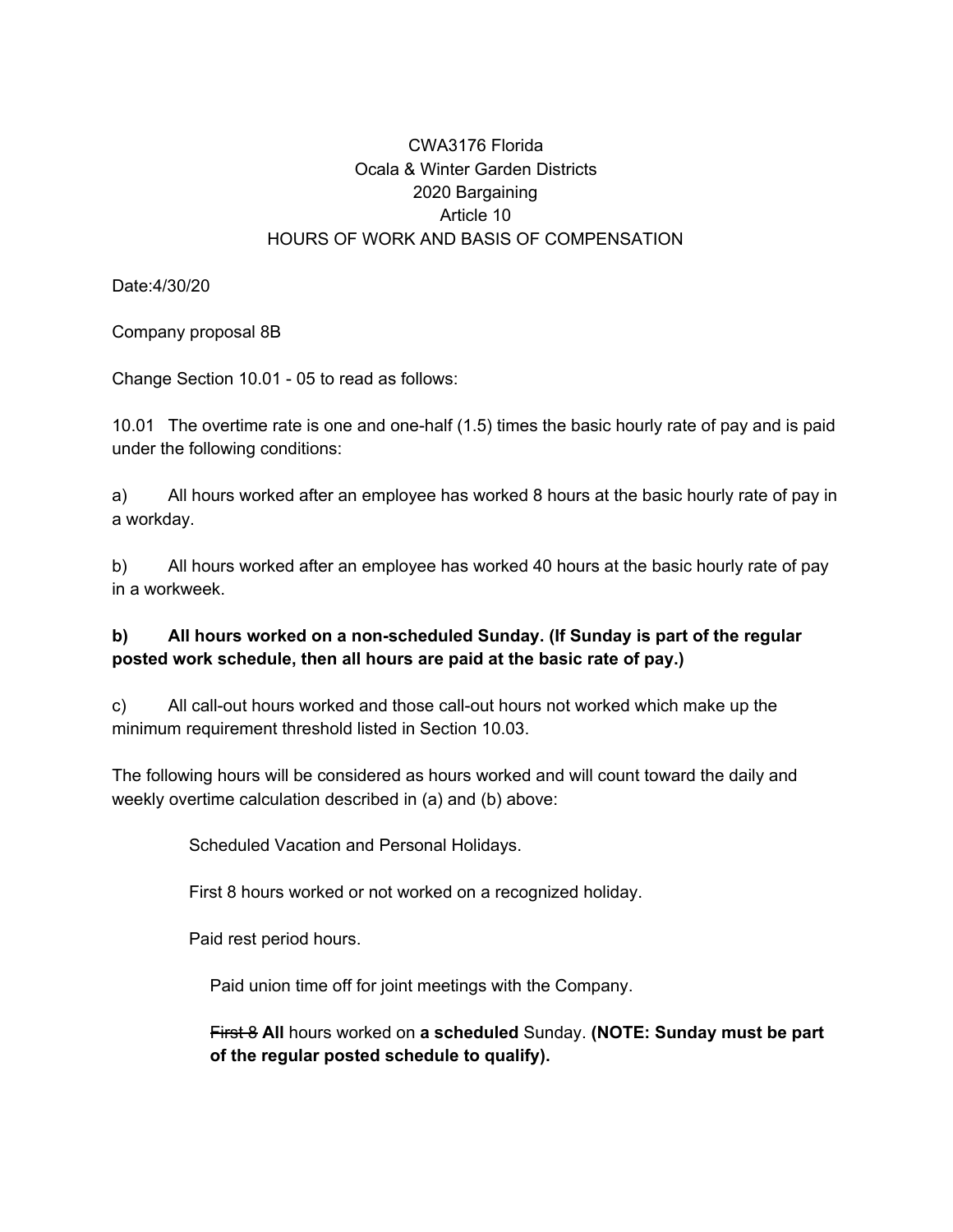The following hours will not count toward the daily and weekly overtime calculation in (a) and (b) above:

> Bereavement, jury duty, witness duty, short-term disability (STD), workers compensation, military, unscheduled vacation and personal holidays, **inclement weather** and any other paid time off not listed above.

Any non-paid time off, including non-paid union time.

### **Any hours worked on a non-scheduled Sunday**

Any call-out hours (worked or those call-out hours not worked which make up the minimum requirement threshold).

Any hours worked over 8 in a workday or 40 in a workweek already paid at the overtime rate.

10.03 Call Out. Call out pay shall be at the rate of 1-1/2 times the base rate of pay. Employees called out will receive a minimum of two hours call-out pay for any call-out which requires an employee to physically report to a company directed work location. Call out pay starts when the employee leaves their residence and ends when the employee returns to their residence. An employee who leaves their residence but spends time working at home on the assignment will also be paid for time worked at home.

Employees who are called and are able to perform the work assignment from their home will be paid for actual time worked only. The two hour minimum will not apply.

The Company reserves the right to require employees to accept overtime/call-out opportunities when the need arises as determined by the Company in accordance with this Agreement.

10.04 Sunday Pay. Employees working on Sunday shall be paid the premium rate of 1-1/2 times their base rate of pay for all scheduled hours worked to a maximum of 8 hours (10 hours if the employee is on a compressed work week schedule) plus any applicable evening and night differentials.

10.05 Overtime vs. Premium Pay. Under no circumstances shall hours worked at overtime rates provided for under the terms of this Agreement be pyramided toward computation of daily or weekly overtime. However, hours worked at premium rates will be counted toward weekly overtime.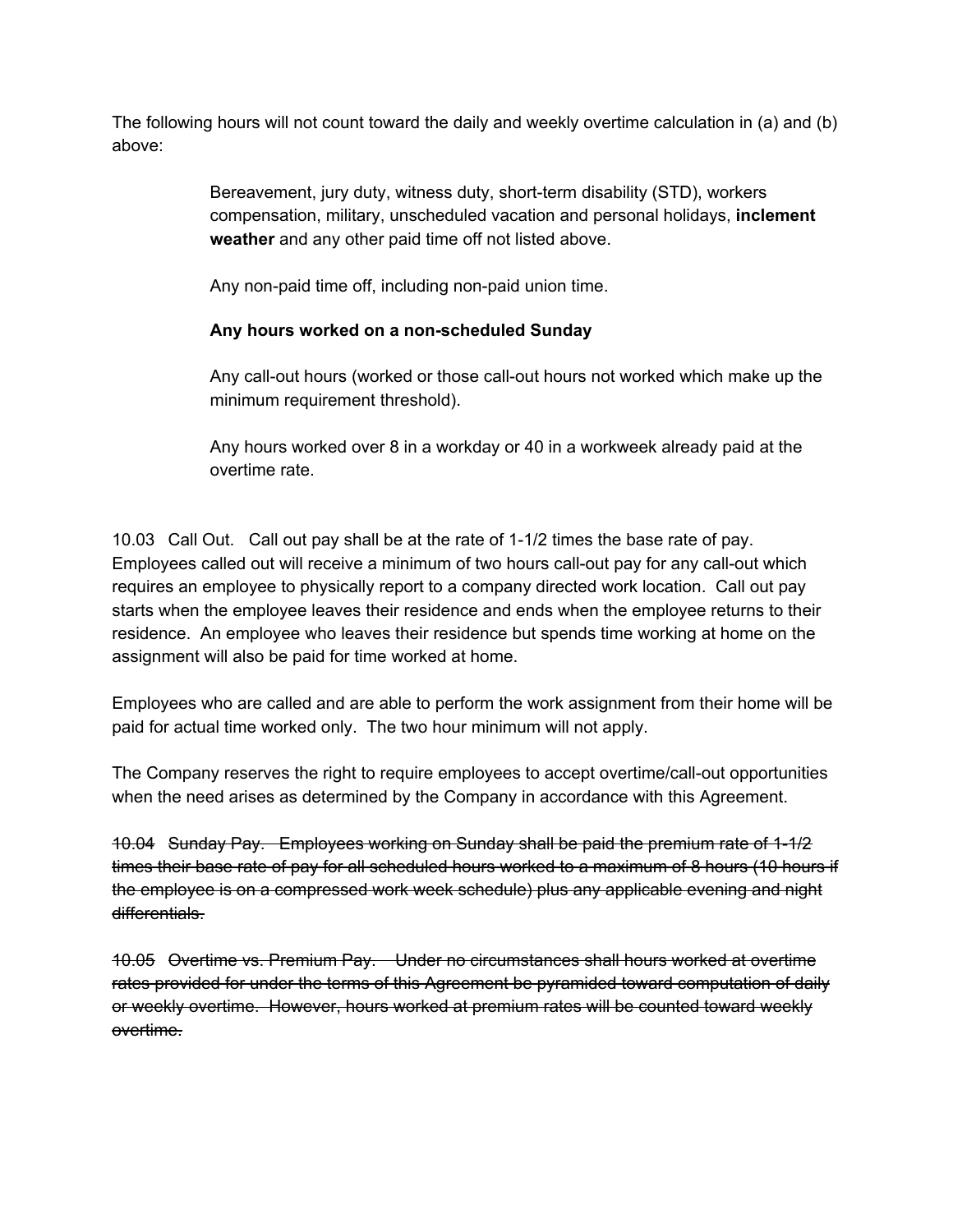### CWA3176 Florida Ocala & Winter Garden Districts 2020 Bargaining Article 10 HOURS OF WORK AND BASIS OF COMPENSATION

Date: 5/7/2020

Company Counter to UC 2 to Company proposal 9C

Change Section 10.10 to read as follows: 10.10 Overtime Process. Overtime will be administered as follows:

A. Work group overtime rosters will be posted bi-weekly **bi-monthly** and will also be made available electronically, ranking employees according to their year-to-date call-out and overtime hours actually paid. The employee having the least amount of call-out and overtime worked will be first on the roster. The employee having the greatest amount of call-out and overtime worked will be last on the roster. Overtime opportunities will be voluntarily offered in order of the posted roster's ranking from first to last. Whenever an insufficient number of volunteers are available, seniority will determine who shall be forced to work, beginning with the least senior employee in the overtime group.

B. These overtime rosters will be used exclusively for advance scheduling of overtime and for call-outs. These overtime rosters will not be used for scheduling daily overtime (or "continuation of same day" overtime) purposes.

C. Employees assigned to temporary projects or special assignments will continue to have their overtime and call-out hours accumulate on the roster but will be exempted from the selection system during their special projects or assignments.

D. Employees may **request** indicate in advance**, in writing to their immediate supervisor,** their desire to not be considered **to be relieved** for **from** overtime **and/**or call-out opportunities **on a periodic and basis.** The notification must be submitted in writing to the employee's supervisor**.** and will remain in effect until the canceled in writing. The initial notification and subsequent cancellation must be received at least one week prior to the posting of the overtime roster. Employees who indicate their desire not to be considered **have been relieved with supervisory approval** for overtime **and/or** call-out opportunities will be bypassed**, for the mutually agreed upon time period in accordance with this agreement**. When such overtime/call-out opportunities arise, service conditions permitting, In any case, the Company reserves the right to require employees to accept overtime/call-out opportunities when the need arises as determined by the Company in accordance with this Agreement.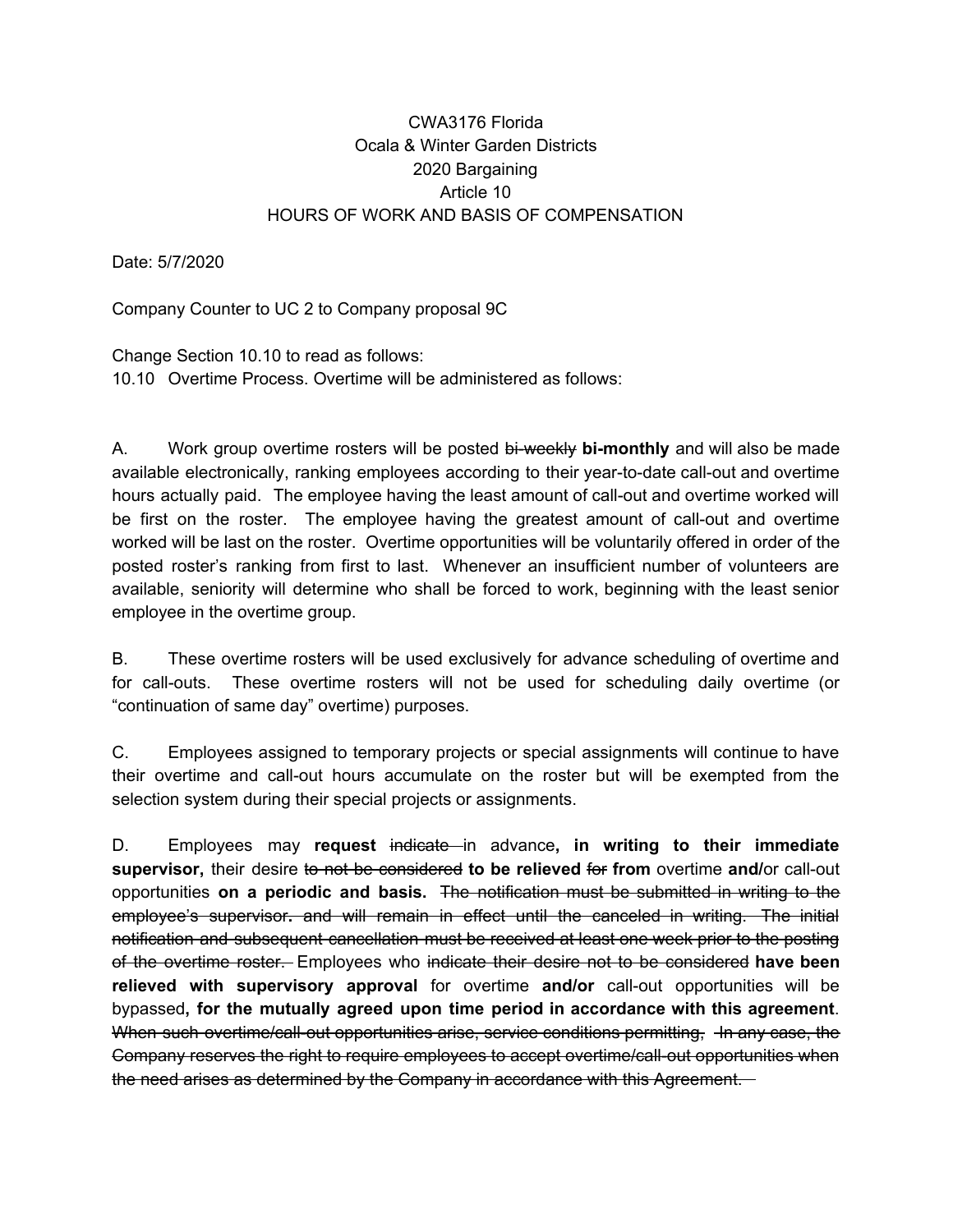### CWA3176 Florida Ocala & Winter Garden Districts 2020 Bargaining Article 16/21 VACATIONS/SHORT TERM DISABILITY

Date:3/16/20

Company proposal 13

Change Section 16.04 to read as follows:

16.04 Vacation/personal holiday hours are provided for all incidental absences from work and for the first five (5) consecutive scheduled workdays of a **an occupational/**non-occupational disability related absence. The employee must use all available vacation/personal holiday hours before hours can be taken unpaid, except in situations where FMLA-covered absences to care for covered relatives will exceed five consecutive days or when the absence is Worker's Compensation related. In those cases only, the employee will have the opportunity to elect whether to take vacation/ personal holiday hours or an unpaid absence. In all other situations, the employee will not have the opportunity to choose. If an employee does not have available vacation/personal holiday hours, those hours for which vacation/personal holiday hours are not available shall be non-paid.

Incidental absences both Scheduled and Unscheduled time. Scheduled vacation/personal holiday are those hours requested by the employee and approved by management. Scheduled vacation/personal holiday hours are included as part of the standard work week for overtime purposes.

Unscheduled vacation/personal holiday are those hours requested by the employee and not approved by management. Unscheduled vacation/personal holiday taken by an employee for pay purposes only shall result in an employee receiving an occurrence against their attendance according to the attendance policy. Unscheduled vacation/ personal holiday hours are not included as part of the standard work week for overtime purposes.

The approval of vacation/personal holiday time (both scheduled and unscheduled) is solely at the company's discretion based on operation needs of the business.

Change Section 21.03 to read as follows:

21.03 Vacation/Personal holidays are provided for all incidental absences from work and for the first five (5) consecutive scheduled workdays of a **an occupational/**non-occupational disability related absence (STD waiting period). The employee must use all available Vacation/Personal Holiday hours before hours can be taken unpaid. If an employee does not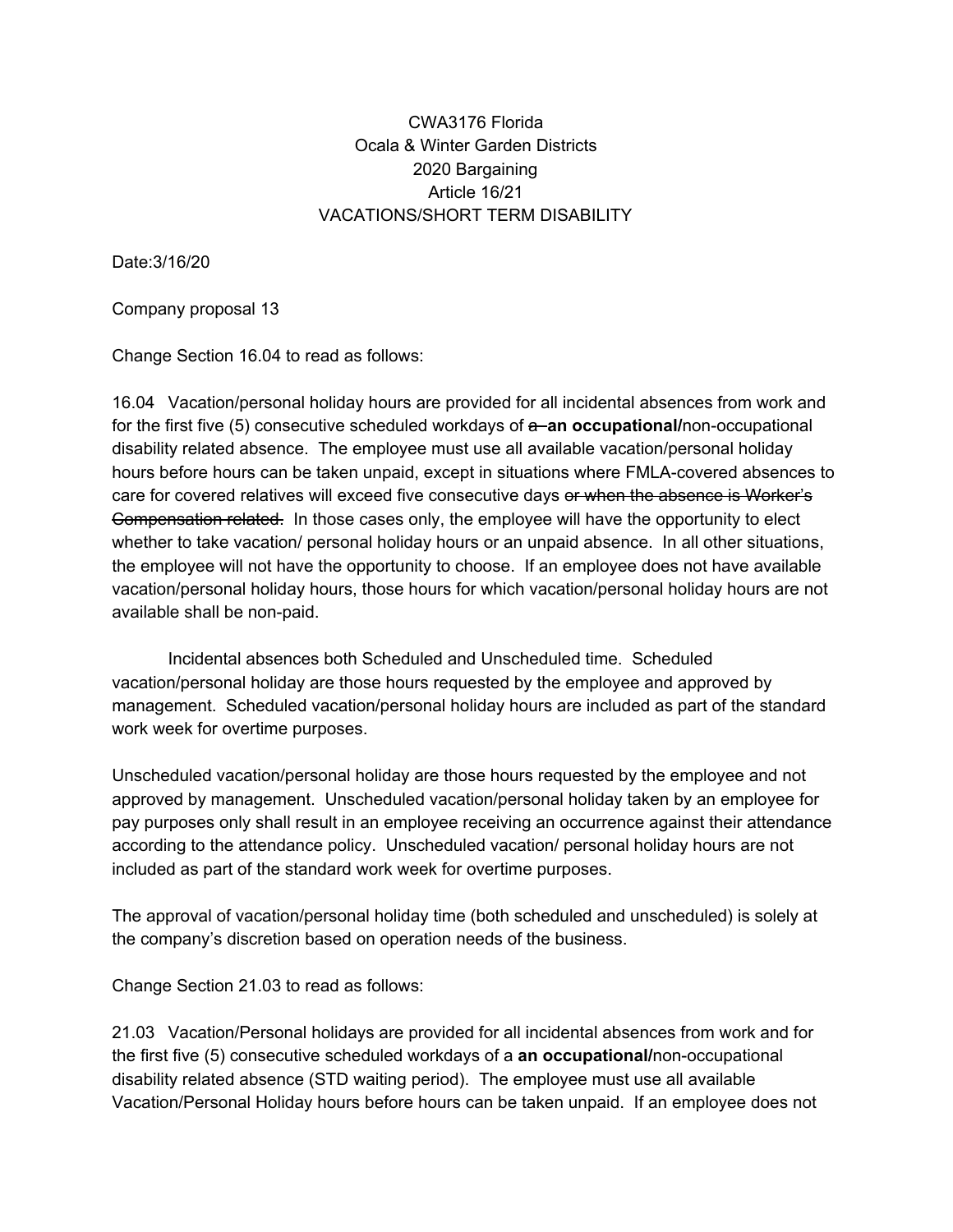have available Vacation/Personal Holiday hours, the time shall be non-paid.

The employee is solely responsible for providing medical certification when requested by the Company. The Company may, at its own expense, require a second medical evaluation provided by a Company chosen physician.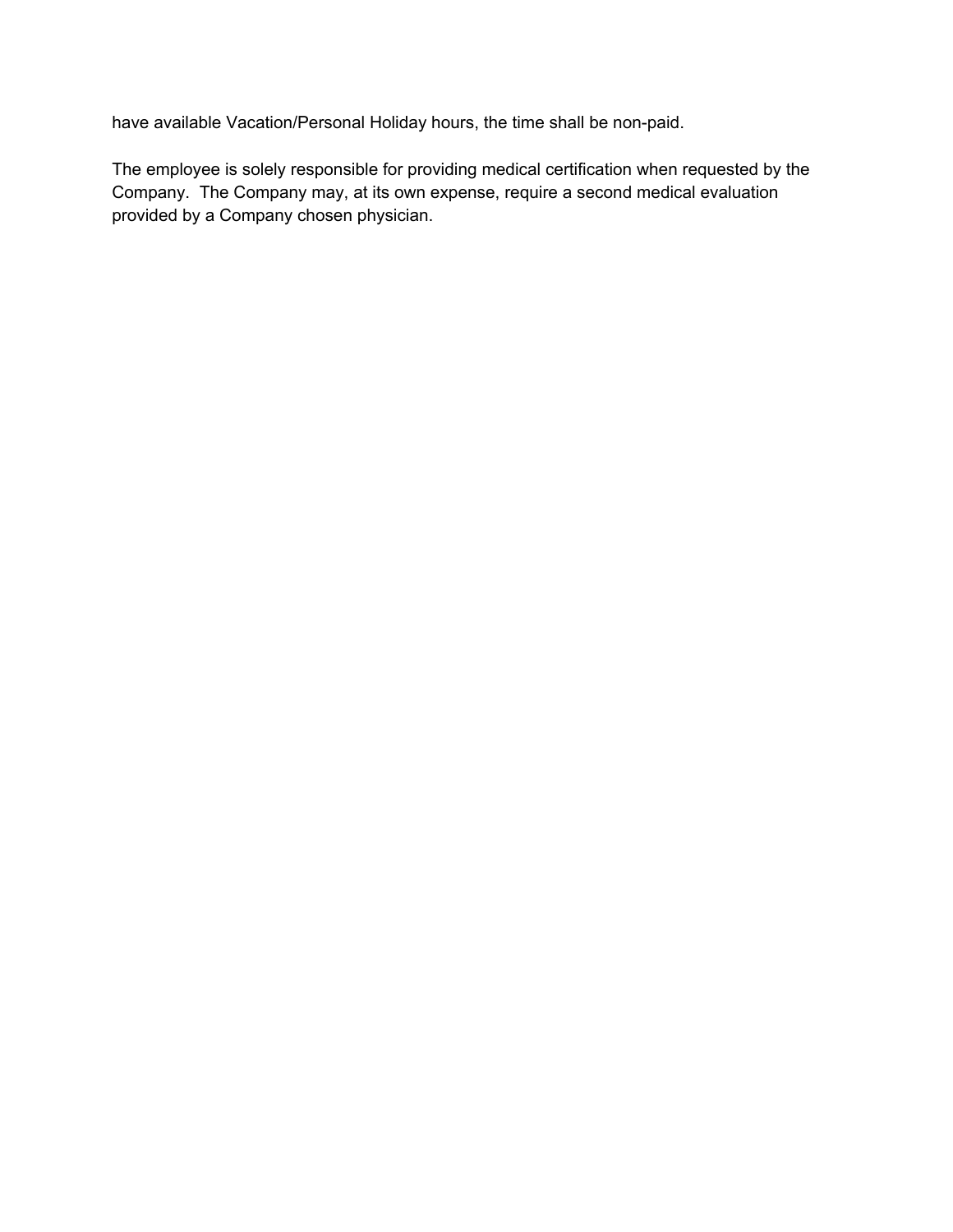### CWA3176 Florida Ocala & Winter Garden Districts 2020 Bargaining Article 19 PENSION AGREEMENT

Date:3/16/20

Company proposal 15

Change Article 19 to read as follows:

Article 19 PENSION AGREEMENT

The Company has adopted the Embarq Pension Component of the CenturyLink Combined Pension Plan (the "Retirement Pension Plan") and except as provided in Section 3 below, agrees to include Eligible Employees covered by this Agreement as Members of such Retirement Pension Plan in accordance with the Pension Agreement below. Said Pension Agreement shall be continued without modification for the life of this Agreement; provided, however, the Company (and for this purpose only "Company" shall include Embarq Corporation) retains the right to make such changes in the Retirement Pension Plan, in its sole discretion, as may be required to obtain a ruling from the Commissioner of Internal Revenue that the Retirement Pension Plan qualifies under Section 401(a) of the Internal Revenue Code of 1986, as amended from time to time, and that the Trust implementing the Retirement Pension Plan is exempt from taxation under Section 501(a) of said Code, to satisfy any applicable state or federal statute, regulation, ruling, court decision or other law applicable to said Retirement Pension Plan, or to administer said Retirement Pension Plan in an orderly and efficient manner. Except as provided in Section 3 below, any such action taken by the Company in its sole discretion with respect to the Retirement Pension Plan shall apply to all similarly situated employees of the Company in a uniform manner. The Company pays all contributions to the Retirement Pension Plan.

Nothing within this Agreement shall constitute an amendment to the Retirement Pension Plan, which is subject to its terms and conditions. In the event of an inconsistency between this Agreement and the Retirement Pension Plan document, the terms of the Retirement Pension Plan document shall govern. Administration of the Embarq Pension Component of the CenturyLink Combined Pension Plan and benefit disputes are not subject to the grievance or arbitration procedure set forth in this Agreement.

Section 1. Embarq Pension Component of the CenturyLink Combined Pension Plan

The Company agrees to provide to Members who are Eligible Employees as defined by the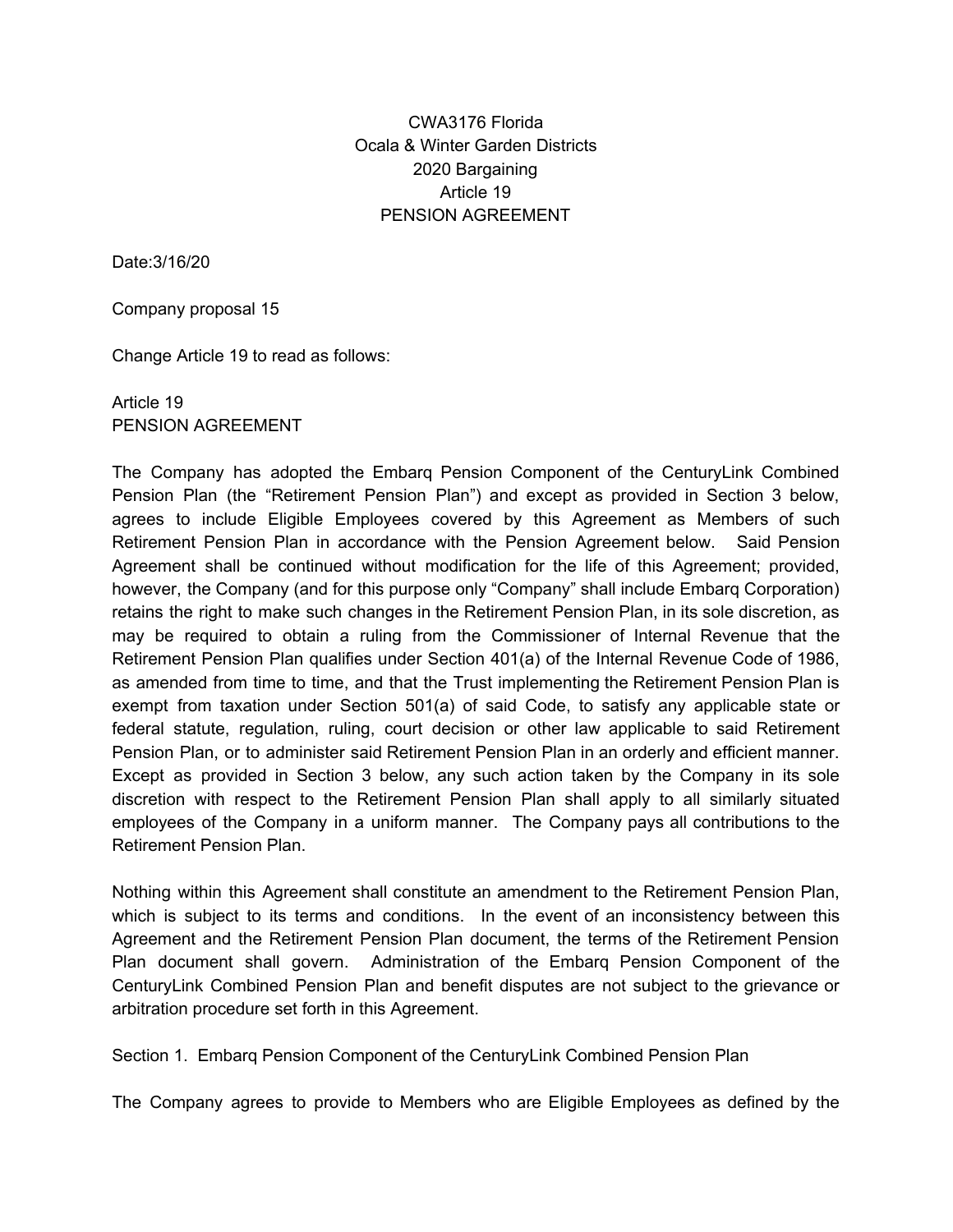Embarq Retirement Pension Component of the CenturyLink Combined Pension Plan **(referred to herein as)** (the "Retirement Pension Plan"), pension benefits in the form of a Retirement Allowance hereinafter specified in this Agreement effective April 1, 2017 **April 1, 2020** subject to the terms and conditions of the Retirement Pension Plan. All terms defined in the Retirement Pension Plan shall have the meaning specified therein unless the context of this Pension Agreement clearly indicates otherwise. All capitalized terms are as defined in the Retirement Pension Plan.

Except as provided in Section 3 below, a Member shall mean an employee of Embarq-Florida, Incorporated, Ocala and Winter Garden Districts, represented by Communications Workers of America (CWA) Local Union No. 3176, who is eligible to participate in the Retirement Pension Plan pursuant to Article II of the Retirement Pension Plan.

The provisions of the Retirement Pension Plan, other than Section 3.2, Retirement Allowance on Termination of Employment or Retirement, including the rights of the Board of Directors of Embarq Corporation to make such amendments as it deems advisable with respect to all of the provisions of the Retirement Pension Plan other than those referred to specifically in this document, are incorporated herein by reference and shall be in full force and effect provided that Continuous Service and Credited Service shall be determined in accordance with definitions in Section 1.9, Continuous Service, and 1.11, Credited Service, respectively of the Retirement Pension Plan, except as specifically provided to the contrary herein.

Anything contained in the Retirement Pension Plan to the contrary notwithstanding, the tables of monthly benefit per year of service hereinafter described shall apply to a Member until and unless revised by a subsequent Pension Agreement. This Pension Agreement shall terminate when the contract between the Company and Bargaining Unit terminates. Upon the termination of this Pension Agreement, if as of such a date a subsequent Pension Agreement between Embarq-Florida, Incorporated – Ocala and Winter Garden Districts, and the CWA Local 3176 is not in force, the Retirement Allowance of any Member shall be determined as of such date and shall not increase for any reason until the effective date of subsequent Pension Agreement with a pension table increase. No Credited Service shall be earned following such date. Continuous Service shall continue to be earned in accordance with Section 1.9 of the Retirement Pension Plan. A Member may retire as provided in the Retirement Pension Plan following such termination date and receive the Retirement Allowance determined as of the termination date, provided that such allowance shall be adjusted as provided in the Retirement Pension Plan if it is paid in a form other than a life annuity or commences on a day other than the Member's Normal Retirement Date, as defined in the Retirement Pension Plan.

Section 2. Amount of Retirement Allowance.

A. The amount of the Retirement Allowance payable in the form of a life annuity to a Member who retires under normal or early retirement under Article III, Retirement Allowance, of the Retirement Pension Plan shall be based on the Member's age in years and completed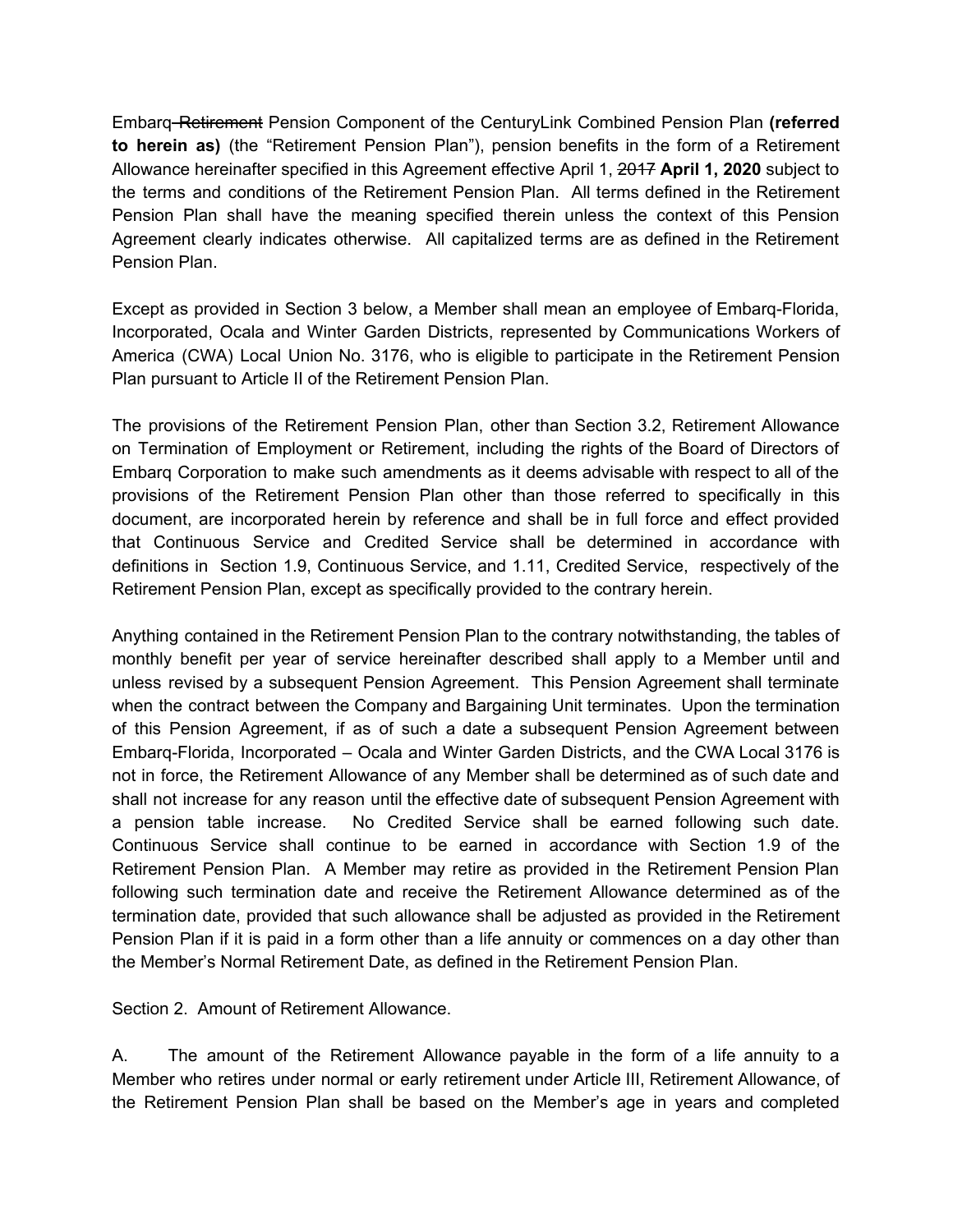whole months, Job Classification and Credited Service at Termination of Employment; and date of Termination of Employment, or Normal Retirement Date if earlier, determined from the attached tables, by multiplying the appropriate monthly benefit per year of service by the number of years of Credited Service, subject to the provisions contained in Article IV, Provisions Relating to Pension Agreements, of the Retirement Pension Plan.

B. The amount of the Retirement Allowance payable in the form of a life annuity to a Member who is entitled to a Deferred Vested Early Retirement Allowance as defined in Section 1.12 of the Retirement Pension Plan shall be equal to the benefit determined in paragraph A. above using the appropriate monthly benefit per year of service for a Member age 65 at the time of the Member's Termination of Employment.

Section 3. Transferred, Hired or Rehired Employees On or After January 1, 2016 into CWA 3176

Any Employee who is first hired by the Company into CWA 3176 on or after January 1, 2016 shall not be eligible to become an Eligible Employee of the Retirement Pension Plan and shall not be eligible to become a Member in the Retirement Pension Plan. If such an Employee later transfers to another union that allows pension benefit accruals, under the Retirement Pension Plan, service with the Company earned prior to the transfer will not be used to determine the Employee's Retirement Allowance but such service shall be considered for purposes of eligibility, participation and vesting.

Any Legacy Embarq Employee who is rehired or recalled into CWA 3176 on or after January 1, 2016 is not eligible to become a Member in the Retirement Pension Plan for purposes of accruing an additional Retirement Allowance under such Retirement Pension Plan. Such Employee shall remain a Member solely with respect to the amount of any Retirement Allowance accrued prior to being rehired or recalled by CWA 3176 on or after January 1, 2016 to the extent he was not given a distribution of his entire prior Vested Interest Prior to being rehired **or recalled.** Service on or after January 1, 2016 for such Employee will be considered only for purposes of participation, vesting and eligibility for any type of Retirement Allowance earned prior to being rehired **or recalled** (i.e. Normal, Early, Special Early, Deferred Vested, Disability and Death benefit).

Any Legacy Embarq Employee who first becomes covered under the CWA 3176 Agreement through any means (including, but not limited to job bid, transfer, or any process by which the National Labor Relations Board orders that other represented or unrepresented CenturyLink employees are or should be covered under the CWA 3176 Agreement) on or after January 1, 2016, is not eligible to become a Member in the Retirement Pension Plan for purposes of accruing an additional Retirement Allowance under such Retirement Pension Plan. Such Employee shall remain a Member solely with respect to the amount of any Retirement Allowance accrued prior to being covered under the CWA 3176 Agreement on or after January 1, 2016, to the extent he was not given a distribution of his entire prior Vested Interest prior to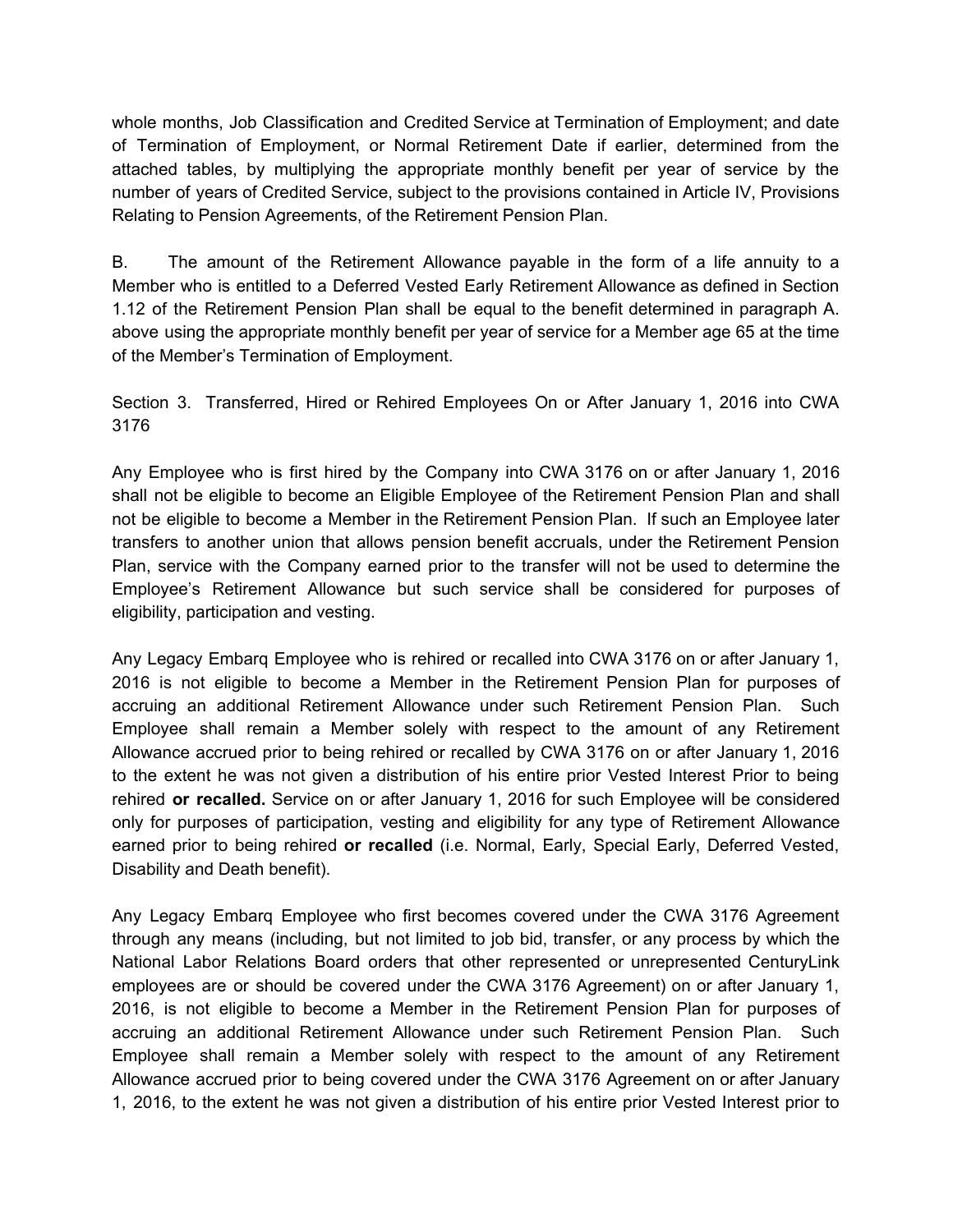being covered under the CWA 3176 Agreement. Service on or after January 1, 2016 for such Employee will be considered only for purposes of participation, vesting and eligibility for a Retirement Allowance (Normal, Early, Special Early, Deferred Vested, Disability and Death benefit), and not for accruing an additional benefit.

Any non-Legacy Embarq Employee who first becomes covered under the CWA 3176 Agreement through any means (including, but not limited to job bid, transfer, or any process by which the National Labor Relations Board orders that other represented or unrepresented CenturyLink employees are or should be covered under the CWA 3176 Agreement) on or after January 1, 2016 shall not become an Eligible Employee and shall not be eligible to become a Member in Retirement Pension Plan. Service on or after January 1, 2016 for such Employee will be considered only for purposes of determining participation, vesting and eligibility for a pension benefit in such Employee's former pension plan(s), if any. If such an Employee later transfers to **becomes covered under** another union that allows benefit accruals under the Retirement Pension Plan, service earned with CWA 3176 prior to the subsequent transfer **move from CWA3176** will not be used to determine the Retirement Allowance in the Retirement **Pension** Plan but such service will be considered for purposes of eligibility, participation and vesting.

For purposes of this section only, "Legacy Embarq Employee" shall mean:

1. Any employee of Embarq prior to July 1, 2009.

2. Any employee of CenturyLink first hired on or after July 1, 2009 but before January 1, 2016 who worked at an Embarq entity and who became an Eligible Employee or is eligible to become an Eligible Employee.

Section 4. Lump Sum Benefit Payment Option

The Company may, at its sole option and discretion, amend the Retirement Pension Plan to provide a lump sum benefit payment option to Members represented by CWA Local 3176, effective as of the date specified in the Retirement Pension Plan. Members represented by CWA 3176 who elect to receive their Retirement Allowance in the form of a lump sum must make their election within the timeframe and pursuant to the procedures established by the Plan Administrator for the Retirement Pension Plan. Any lump sum benefit payment option will be based on the present value of the Member's single life annuity benefit and calculated and paid solely as provided in the Retirement Pension Plan and subject to the terms of the Retirement Pension Plan. This Section is not, and is not intended to be, an amendment of the Retirement Pension Plan which can only be amended by authorized persons designated by the Retirement Pension Plan terms.

Notwithstanding any provision to the contrary, the decision to amend the Retirement Pension Plan to provide a lump sum benefit payment option is within Company's sole and complete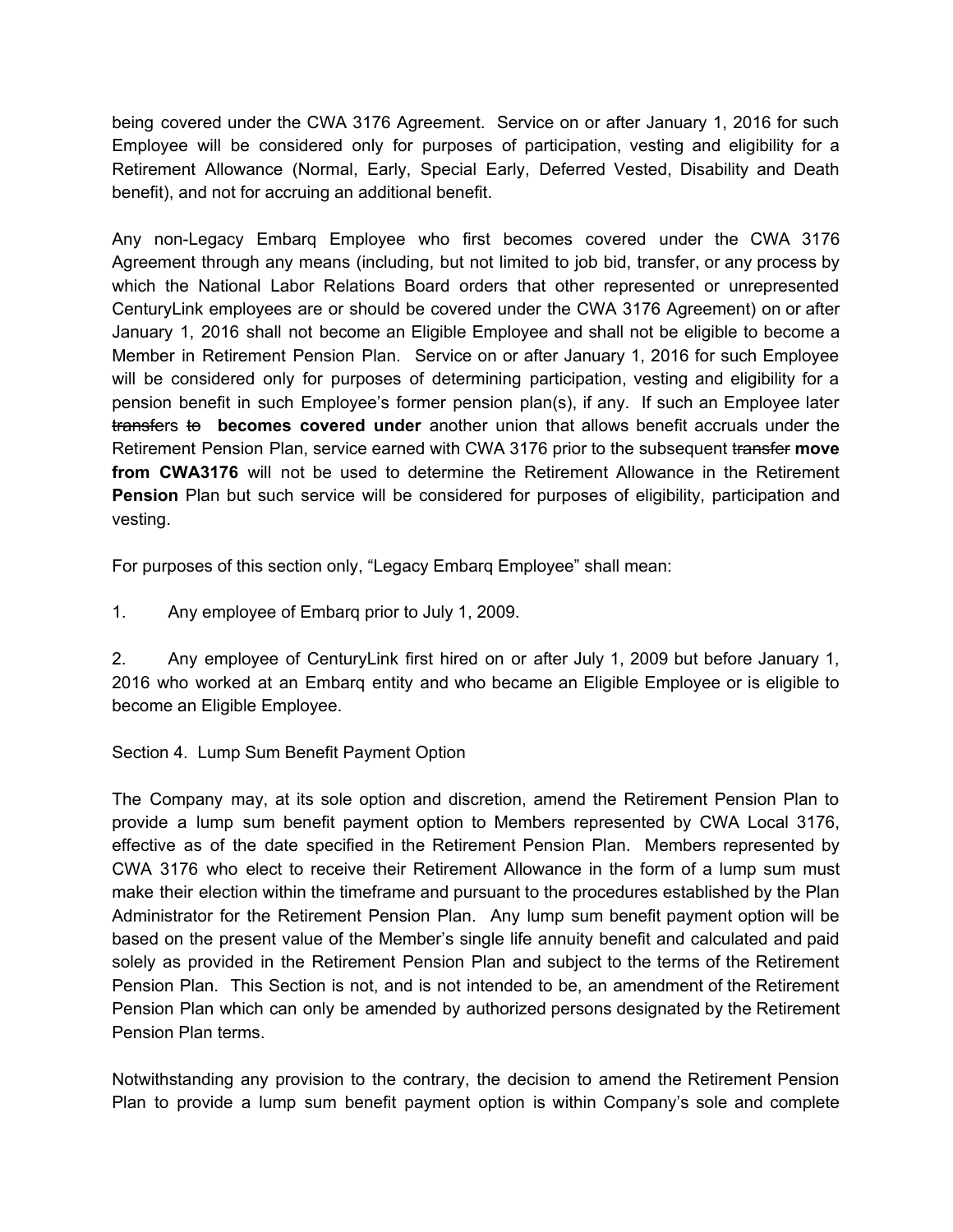discretion. If the Company, however, amends the Retirement Pension Plan to provide a lump sum benefit payment option, the Company may, subject only to the Retirement Pension Plan's terms and applicable law, eliminate the lump sum benefit payment option on a prospective basis, even prior to the expiration of this Section.

This Section shall terminate when the Agreement between the Company and the Bargaining Unit terminates. Thus, the Company may, unless contrary terms of the Retirement Pension Plan, the requirements of applicable law or a subsequent agreement between the Company and the Union, amend the Retirement Pension Plan to terminate this lump sum benefit option upon the expiration of this Labor Agreement. The continued application of this Section to any Member and to any Retirement Allowance of any such Member, regardless when accrued, shall be subject to collective bargaining and applicable law. The operation and administration of the Retirement Pension Plan, the calculation of benefits, eligibility requirements, all terms and conditions related thereto and the resolution of any disputes involving the terms, conditions, interpretation, and administration of the Retirement Pension Plan shall rest with the Company and its delegates, shall be determined only under the terms of the **Retirement Pension** Plan, shall not be determined under the terms of this Agreement, and shall not be subject to the grievance or arbitration procedure set forth in this Agreement.

**APPENDIX A**

| (Pension Tables) |  |
|------------------|--|
|------------------|--|

| Job            | Wage            | $65 - 7$ |                      |             |                                    |             |      |       |      |      |      |             |
|----------------|-----------------|----------|----------------------|-------------|------------------------------------|-------------|------|-------|------|------|------|-------------|
| Classification | Sched           | 0        | 64                   | 63          | 62                                 | 61          | 60   | 59    | 58   | 57   | 56   | 55          |
| (1)            |                 | (2)      | (3)                  | (4)         | (5)                                | (6)         | (7)  | (8)   | (9)  | (10) | (11) | (12)        |
|                |                 |          |                      |             |                                    |             |      |       |      |      |      |             |
|                |                 |          | <b>April 1, 2020</b> |             | <b>TO</b><br><b>March 31, 2023</b> |             |      |       |      |      |      |             |
|                |                 | 51.1     | 48.5                 | 46.0        | 43.4                               | 40.9        | 38.3 |       | 33.2 | 30.7 | 28.1 | 25.6        |
| Schedule 3     | F <sub>13</sub> | 0        | 0                    | $\mathbf 0$ | 0                                  | 0           | 0    | 35.80 | 0    | 0    | 0    | 0           |
|                |                 | 59.5     | 56.5                 | 53.6        | 50.6                               | 47.6        | 44.6 |       | 38.7 | 35.7 | 32.7 | 29.8        |
| Schedule 4     | F14             | 0        | 0                    | 0           | 0                                  | 0           | 0    | 41.70 | 0    | 0    | 0    | 0           |
|                |                 | 60.4     | 57.4                 | 54.4        | 51.3                               | 48.3        | 45.3 |       | 39.3 | 36.2 | 33.2 | 30.2        |
| Schedule 4A    | F04             | 0        | 0                    | $\mathbf 0$ | 0                                  | $\mathbf 0$ | 0    | 42.30 | 0    | 0    | 0    | 0           |
|                |                 | 61.6     | 58.5                 | 55.4        | 52.4                               | 49.3        | 46.2 |       | 40.0 | 37.0 | 33.9 | 30.8        |
| Schedule 5     | F <sub>15</sub> | 0        | 0                    | $\mathbf 0$ | 0                                  | $\pmb{0}$   | 0    | 43.10 | 0    | 0    | 0    | 0           |
|                |                 | 62.0     | 58.9                 | 55.8        | 52.7                               | 49.6        | 46.5 |       | 40.3 | 37.2 | 34.1 | 31.0        |
| Schedule 5A    | F05             | 0        | 0                    | $\mathbf 0$ | 0                                  | 0           | 0    | 43.40 | 0    | 0    | 0    | 0           |
|                |                 | 84.1     | 79.9                 | 75.7        | 71.5                               | 67.3        | 63.1 |       | 54.7 | 50.5 | 46.3 | 42.1        |
| Schedule 7     | F <sub>20</sub> | 0        | 0                    | 0           | 0                                  | 0           | 0    | 58.90 | 0    | 0    | 0    | $\mathbf 0$ |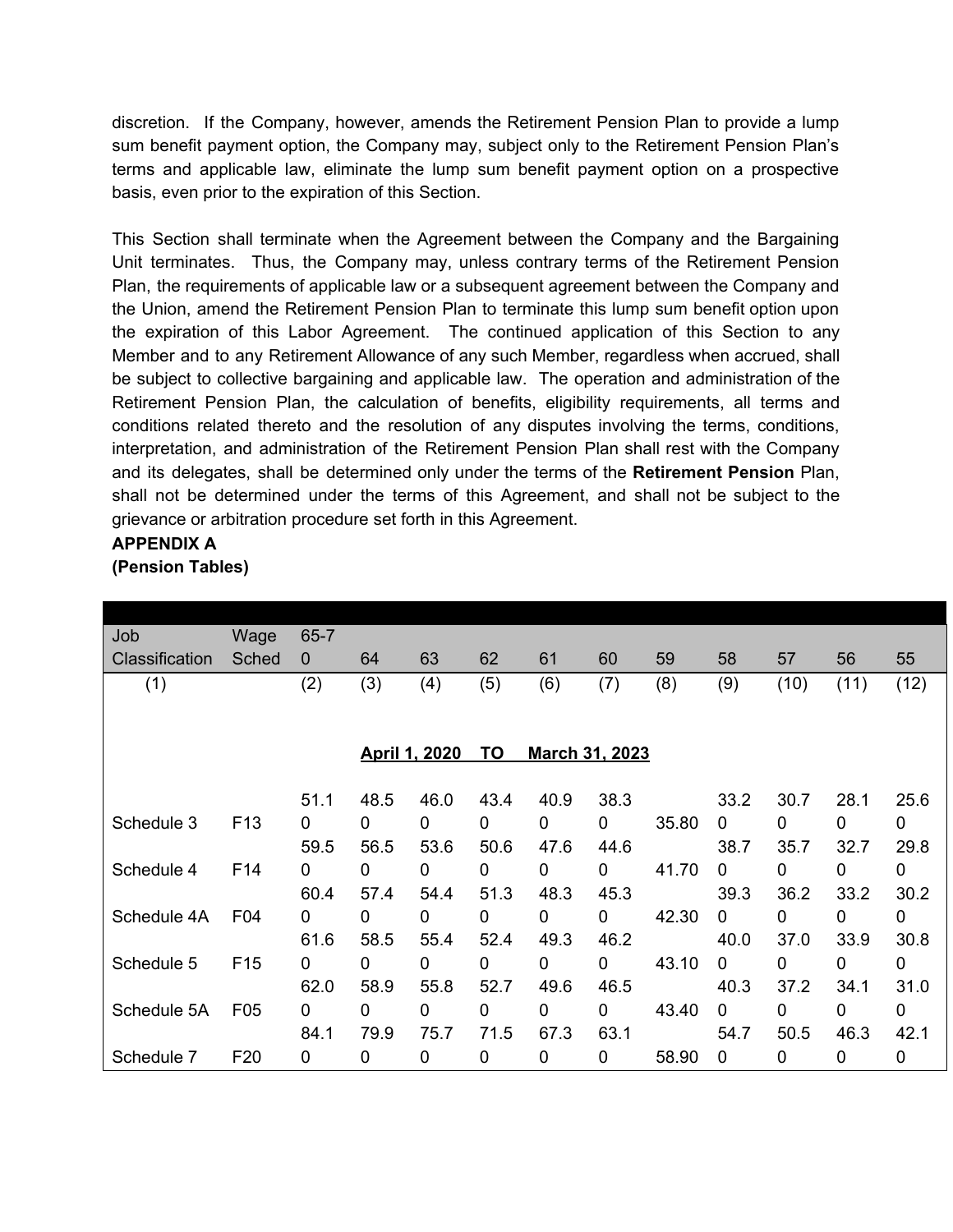### CWA3176 Florida Ocala & Winter Garden Districts 2020 Bargaining Article 20 SAVINGS PLAN AGREEMENT

Date:5/07/20

#### Company proposal 16B

Change Article 20 to read as follows:

The Company has adopted the CenturyLink Union 401(k) Plan (the "401(k) Plan") and agrees to include employees covered by this Agreement as members of such 401(k) Plan as soon as administratively feasible following ratification of this Agreement, in accordance with the Savings Plan Agreement as included below. In addition, the Company agrees to withhold employee contributions as provided in said Savings Plan Agreement and to make Company contributions thereto. Said Savings Plan Agreement shall be continued without modification for the life of this Agreement; provided, however, the Company (and for this purpose only "Company" shall include CenturyLink Corporation) retains the right to make such changes in the 401(k) Plan, in its sole discretion, as may be required to obtain a ruling from the Commissioner of Internal Revenue that the 401(k) Plan qualifies under Section 401(a) and 401(k) of the Internal Revenue Code of 1986, as amended from time to time, and that the Trust implementing the 401(k) Plan is exempt from taxation under Section 501(a) of said Code, to satisfy any applicable state or federal statute, regulation, ruling, court decision or other law applicable to said 401(k) Plan, or to administer said 401(k) Plan in an orderly and efficient manner. Any such action taken by the Company in its sole discretion with respect to the  $401(K)$  Plan shall apply to all similarly situated employees of the Company in a uniform manner. The Company agrees to notify the Union of any such action.

#### Section 1. CenturyLink Union 401(k) Plan

The Company agrees to provide a means for employees to save for their retirement on a tax preferred basis through the CenturyLink Union 401(k) Plan (the "401(k) Plan"). Employee and Company contributions to said 401(k) Plan are specified in this Agreement. All terms defined in the 401(k) Plan shall have the meaning specified therein unless the context of this Savings Plan Agreement clearly indicates otherwise.

Participation shall be in accordance with Article 2, Participation, of the 401(k) Plan.

Section 2. Employee Contributions

(a) Each participant shall be allowed to contribute on a bi-weekly basis up to an amount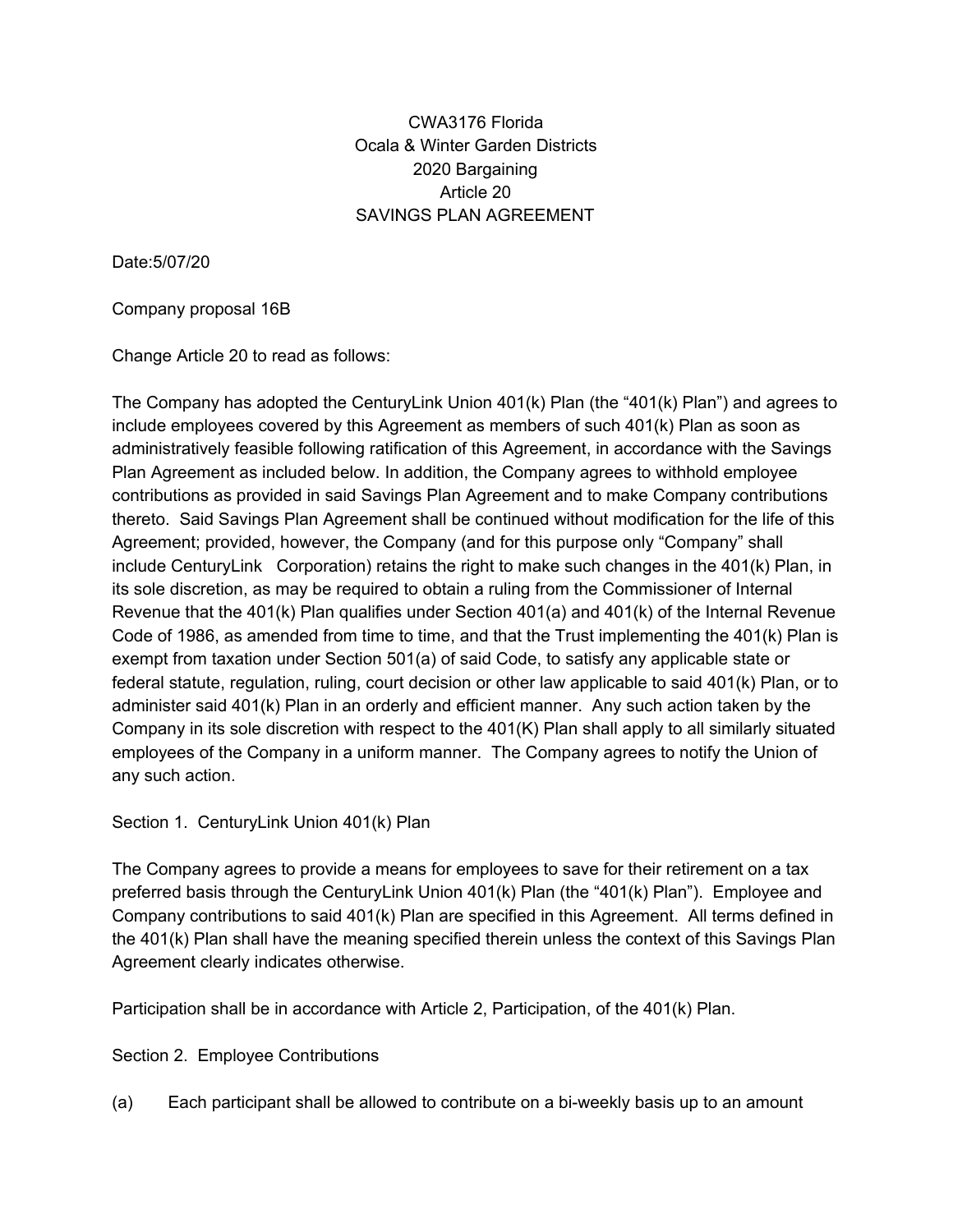equal to eighty percent (80%) of the Participant's wage. Such bi-weekly wage deductions shall be in increments of one percent (1%) and shall be contributed to the Participant's account. The participant may contribute on a pre-tax, after-tax, Roth basis or any combination.

(b) Catch-up contributions shall continue to be allowed as defined in the Plan document. Such bi-weekly wage deductions shall be increments of one percent (1%) and shall be contributed to the Participant's account. The participant may contribute on a pre-tax, Roth basis or combination.

A Participants "wage" means base pay and approved incentives earned during a payroll period and shall not include overtime pay, shift differential pay, severance pay or any other extra pay or compensation.

Section 3. Company Contributions.

(a) For employees hired, rehired or who become covered under the CWA 3176 Agreement through any means before January 1, 2016, the Company shall contribute a Company Matching Contribution equal to 25 percent of the Participant's Contribution up to a maximum of 6 percent of eligible wage.

(b) For employees hired, rehired or who become covered under the CWA 3176 Agreement through any means on or after January 1, 2016, the Company may contribute a Company Match Contribution in accordance with the same matching contribution formula under the CenturyLink Dollars & Sense 401(k) Plan for Non-Bargaining Employees as soon as administratively feasible.

All disputes, complaints and questions, and any other issues arising out of or in any way connected with the ERISA benefit plan as noted in Article 19 and 20 shall be exclusively resolved in accordance with the underlying plan, procedures and ERISA, and shall not be subject to Article 5, Grievances and Article 6, Arbitration.

(c) **Employees hired or re-hired into the bargaining unit during the term of the Agreement, shall automatically be enrolled in the CenturyLink Union 401(k) Plan in accordance with the terms of the CenturyLink Union 401(k) Plan and its administrative procedures. Employees shall have the option of opting out of the automatic contributions or modifying their contribution level in accordance with terms of the CenturyLink Union 401(k) Plan and its administration procedures. This change will not go into effect until after all locals covered under the CenturyLink Union 401(k) plan have agreed to this language. Automatic enrollment will be implemented as soon as administratively feasible upon agreement by all locals.**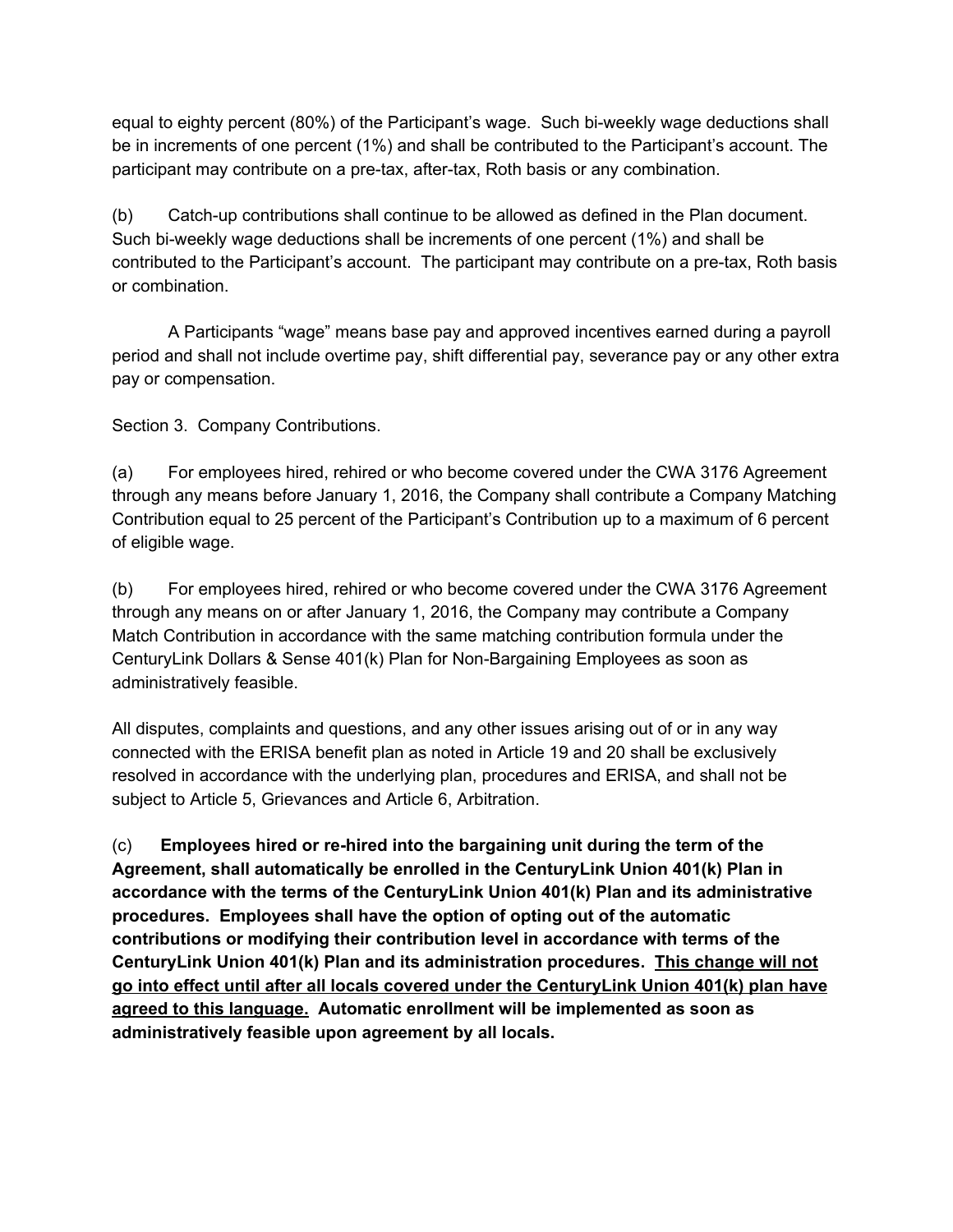### CWA3176 Florida Ocala & Winter Garden Districts 2020 Bargaining Article 21 SHORT-TERM DISABILITY

Date:4/29/2020

UC 1 to Company proposal 17

Change Section 21.08 to read as follows:

21.08 The Company will provide all Worker's Compensation benefits required by statute to an employee who sustains an on-the-job injury.

For employees hired, re-hired, or transferred into this bargaining unit before 1/1/19, The Company will provide an employee a salary continuation benefit (called Workers' Compensation Supplemental Pay or WCSP **Supplemental Workers' Compensation Pay or SWCP**) equal to 85% of regular base pay when combined with an approved Worker's Compensation claim and statutory payment. For employees hired, re-hired, or transferred into this bargaining unit on or after 1/1/19, the Company will provide an employee a salary continuation benefit (called Worker's Compensation Supplemental Pay or WCSP **Supplemental Workers' Compensation Pay or SWCP**) equal to 70% of regular base pay when combined with an approved Worker's Compensation claim and statutory payment.

**For eligible employees that have completed one year of service,** the salary continuation benefit is available up to a maximum of 1040 hours for a single disability beginning on the first day eighth (8<sup>th</sup>) calendar day of approved absence If the disability extends beyond 1040 hours, the employee may be eligible for Long Term Disability (LTD) benefits under the Plan. If approved as eligible for LTD under the Plan, the employees' Worker's Compensation benefit will be deducted from the employee's LTD benefit as an approved offset. **Employees with less than one year of completed service are not eligible for SWCP and will only be compensated by the state according to statutory law.**

An employee is never entitled to more than 85%**/70%** of regular base pay while absent due to an on-the-job injury. Any overpayments made by receiving both WCSP **SWCP** salary continuation and Worker's Compensation benefit payments in excess of 85%**/70%** of regular base pay will be deducted from the employee's salary continuation check, regular paycheck, or are to be reimbursed by the employee to the Company. The employee receiving an overpayment is deemed to agree to the deduction from the employee's salary continuation check, regular paycheck, or to reimburse the Company.

WCSP **SWCP** payments of salary continuation benefits will be in accordance with the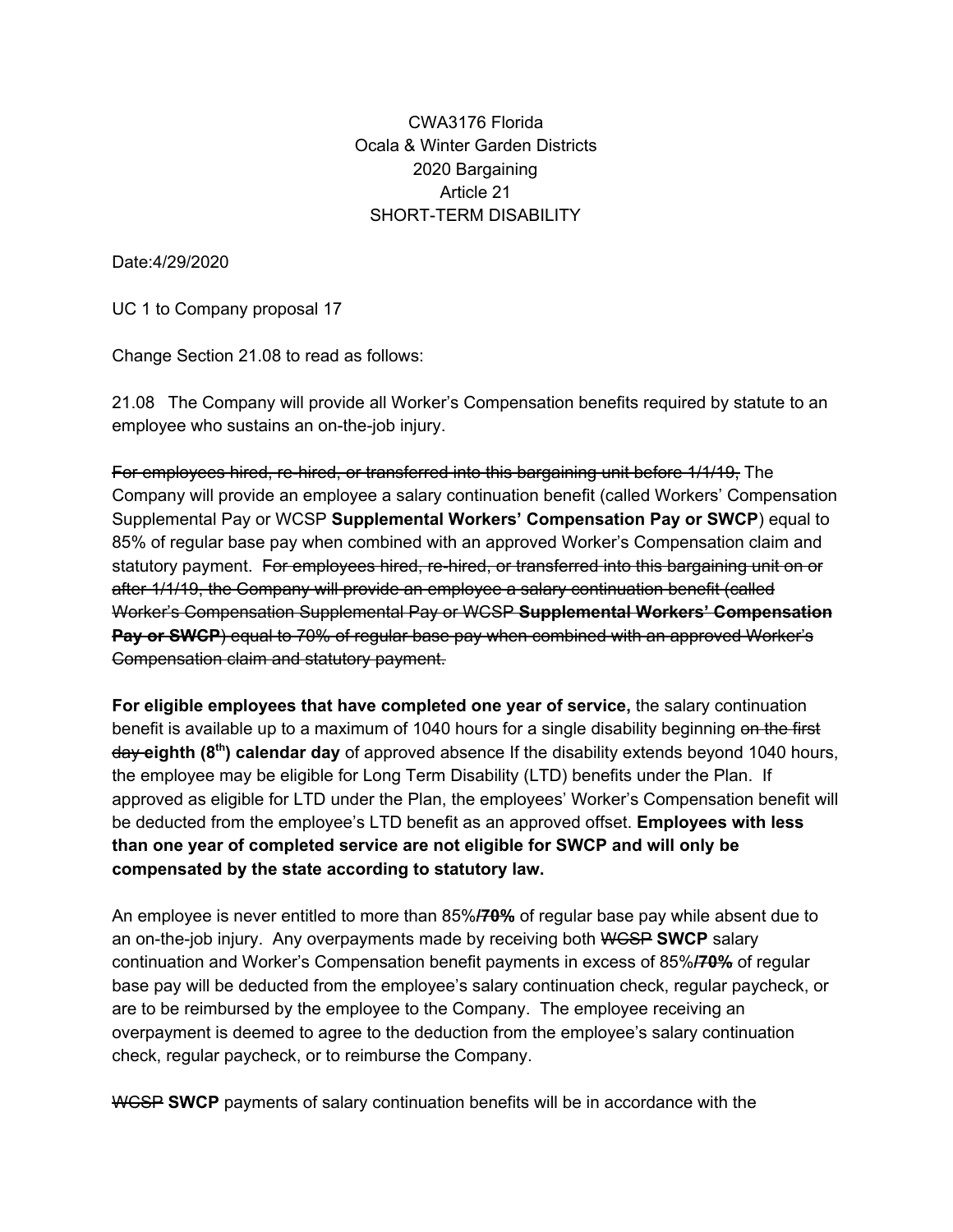CenturyLink Disability Plan (the "Plan") and shall cease upon the earlier of a) an employee's retirement, b) discharge for just cause, or c) when employment would otherwise terminate because of reduction in force.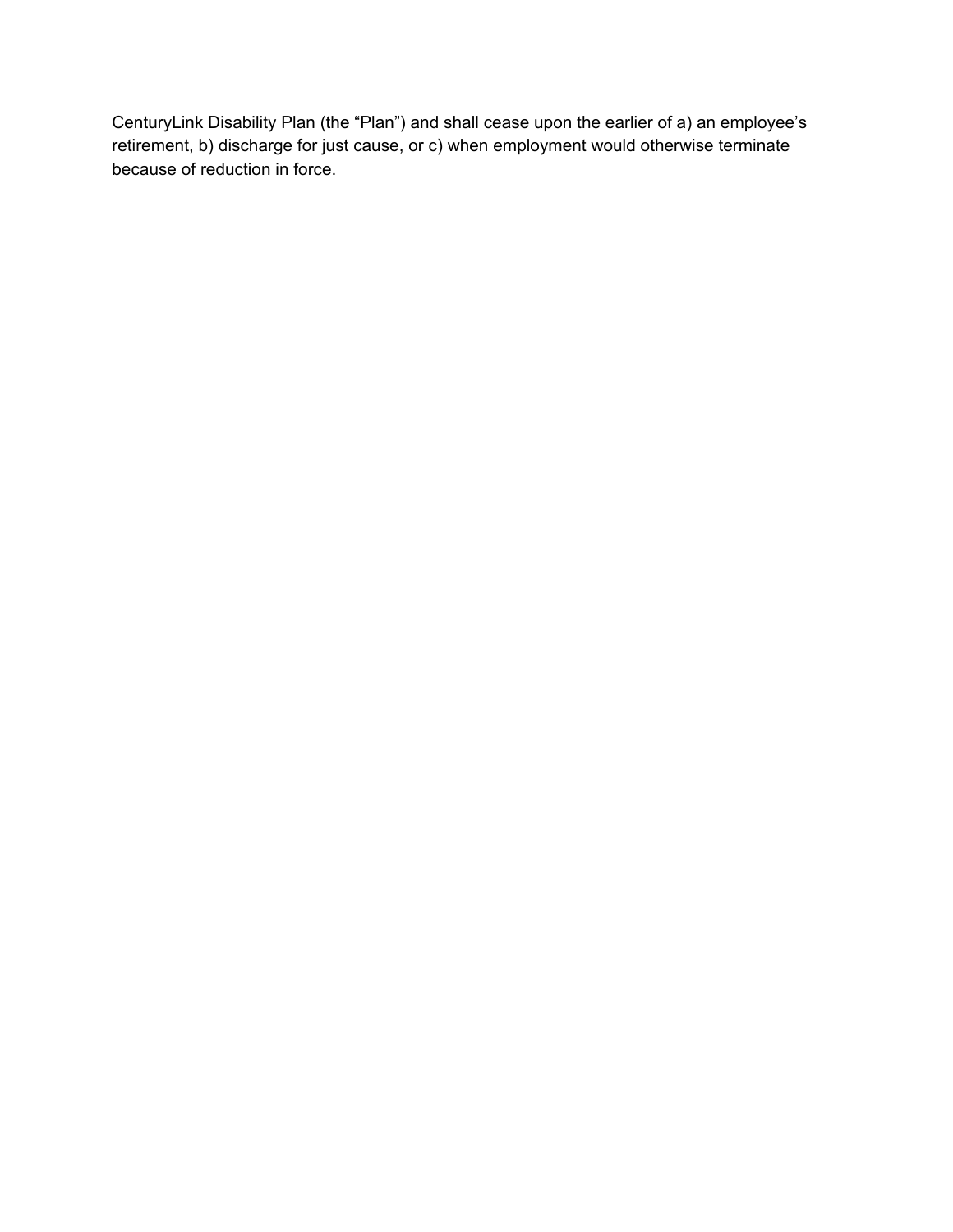# +CWA3176 Florida Ocala & Winter Garden Districts 2020 Bargaining Article 24 **WAGES**

#### Date: 4/17/2020

Company proposal 18A Counter to Union proposal 16

Change Section 24.07 to read as follows:

24.07 Standby. Employees may be required to serve on standby for a day or days at a time, including periods of seven calendar days based on the needs of service. Standby duty, where deemed appropriate, will be rotated among all qualified employees in a geographic area as defined by the Company on a qualifications or seniority basis and shall be at the sole discretion of the Company.

Based on the needs of service, the Company will determine the number of qualified employees who will be assigned standby duty **by job title**. At the Company's discretion, associates scheduled for Saturday or Sunday coverage may be disqualified from participating in standby, to include the acceptance of standby through trading with another employee charged with the responsibility of standby for said period.

During periods of standby, the employee may be assigned a vehicle for business purposes only **and shall be administered in accordance with Section 25.11.** If assigned a vehicle, the home garaging policy will apply regarding vehicle use and pay.

A. No employee will be required to serve on standby duty for more than one week in each four week period. This restriction will not prevent employees from volunteering for standby duty on a more frequent basis, nor will it prevent employees from trading a day or days at a time or weeks of standby except as noted in the above paragraph. Business Technicians, Network Technicians and Carrier Radio Technicians will be excluded from this restriction and will be available for standby duty as the Company needs require. During the period of standby, the employee will be available to take all calls and report to a job site as needed.

B. During periods of standby, the employee may be assigned a vehicle for business purposes only. If assigned a vehicle, the vehicle must be kept at the employee's place of residence and parked off the public street when possible. If the vehicle cannot be kept at the employee's place of residence due to an ordinance or other regulation, it may be parked at the nearest Company-approved location(s).

Travel time between an employee's residence and the first/last work assignment, in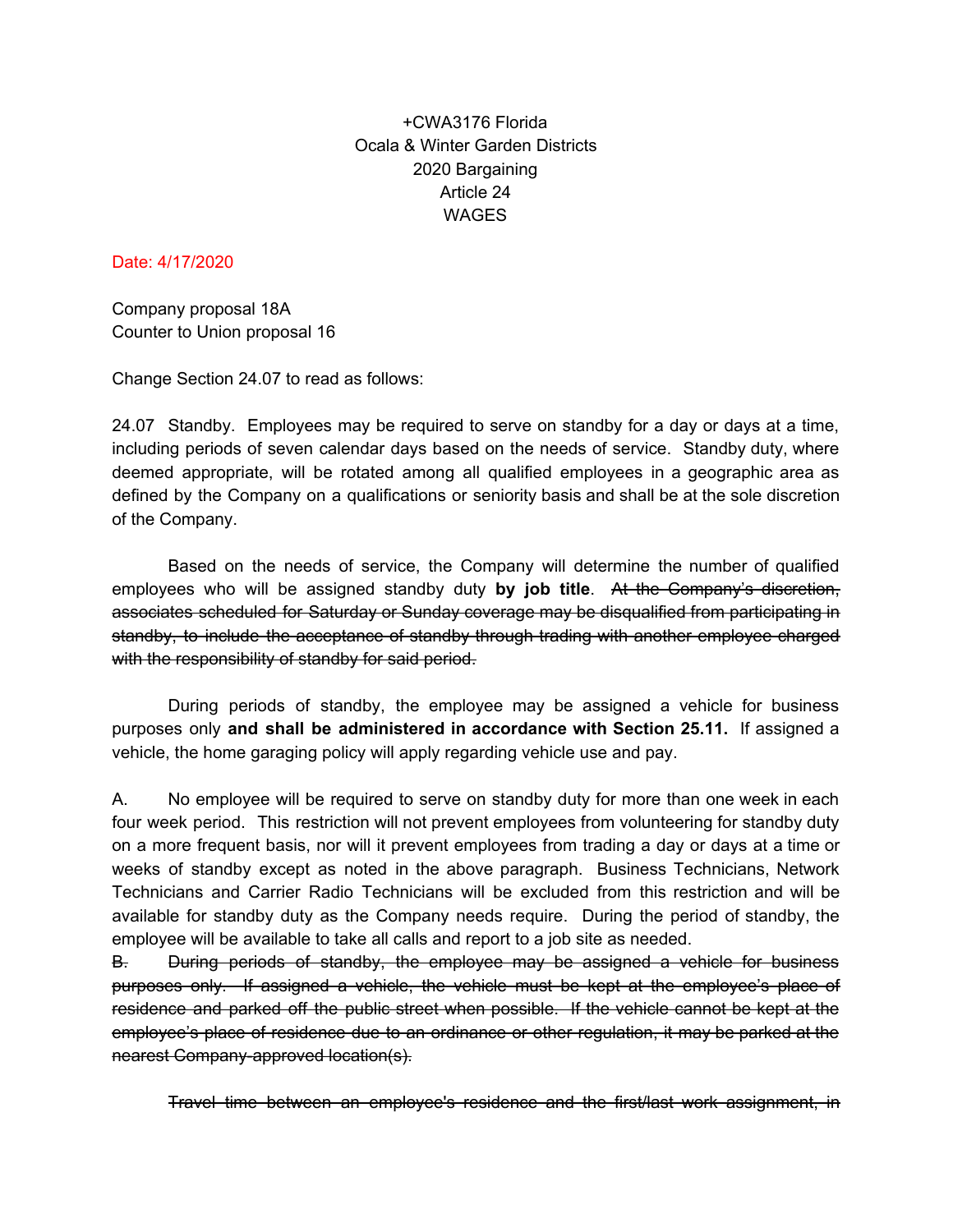excess of normal drive time between the residence and the assigned work center will be paid at the appropriate rates. This is true whether or not the employee is in a company vehicle. The employee will arrive at their specified dispatch location at 8:00 a.m., or scheduled shift start time, or as otherwise directed by the Company.

C. An employee on standby will be provided a communication device and will be required to stay within paging range at all times. Employees on standby will receive standby pay in the amount of \$30.00 for a scheduled/unscheduled day and \$70.00 for a holiday. This payment is not considered as time worked and does not count towards the computation of daily or weekly overtime. During standby, employees called out (on other than their regularly scheduled working hours), and who are required to leave their residence will receive pay for not less than two hours at the overtime rate.

D. An employee on standby will not normally be the candidate first selected to work scheduled overtime when the Company has 12 or more hours of advance knowledge of the need for such work to be performed. In such instances as described herein, the Company under normal circumstances should first attempt to meet the need for additional assistance by contacting individuals in accordance with Article 10.10.

E. If standby falls during an employee's vacation period, and the standby rotation list was made after the employee selected vacation, then it will be the responsibility of management to fill the standby slot. If a vacation day(s) are selected after the year vacation bidding and after the standby rotation list has been sent to the work group and the employee selects a vacation day(s), then the employee is responsible to work the standby slot or find a qualified swap within the work group prior to taking the vacation.

Re-letter accordingly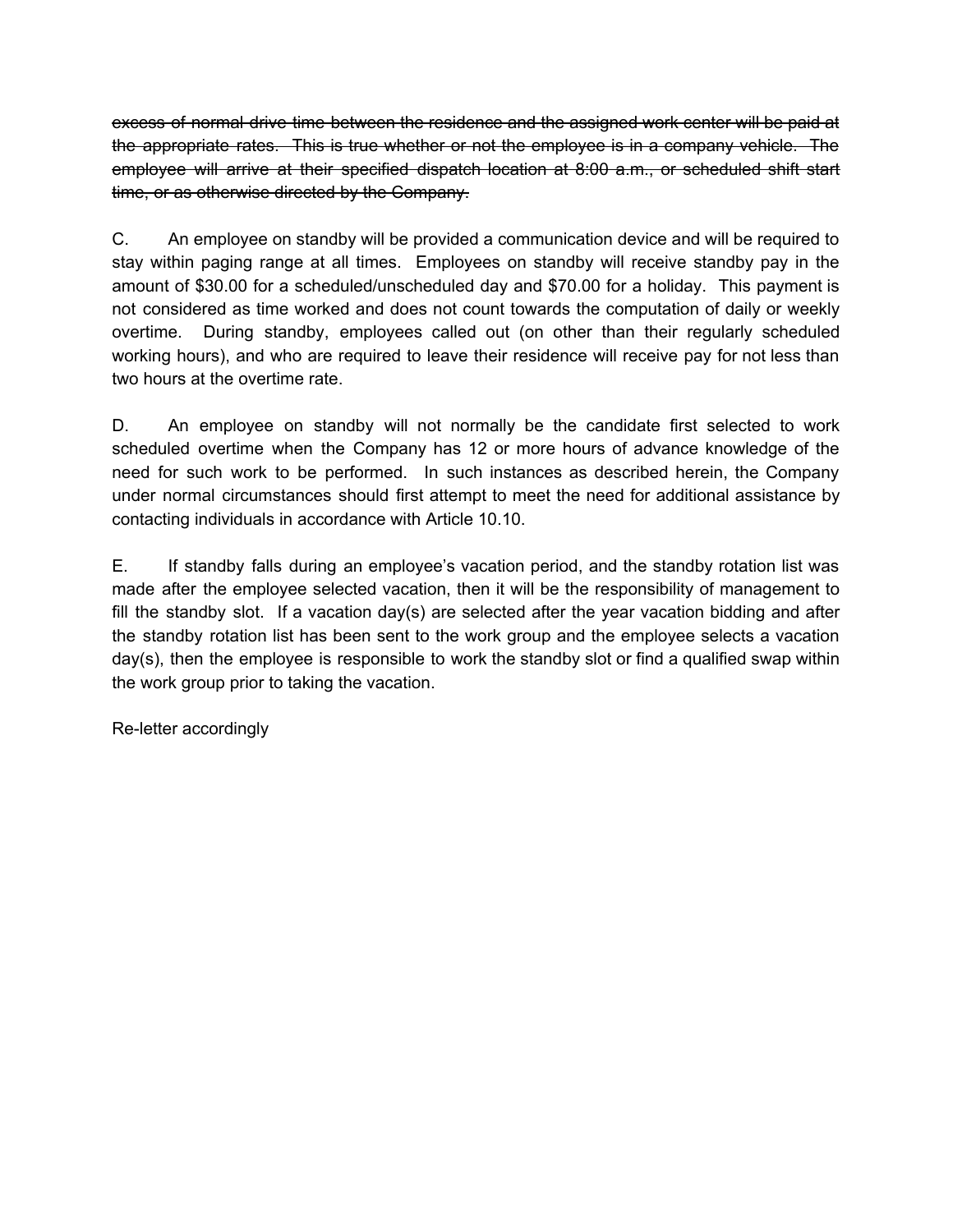# CWA3176 Florida Ocala & Winter Garden Districts 2020 Bargaining Article 24 **WAGES**

5/5/20

Company proposal 19A Counter to Union proposal 16

Change Section 24.05 to read as follows:

#### **re-number articles accordingly**

24.06 **24.05 Differentials: It is understood that differential payments are fixed amounts that apply only to hours actually worked by employees that qualify for the differential. Differentials will not be applied to any non-worked hours.**

**Differential to be paid to any employee working in the following categories:**

Per Hour:

A. Employees with journeyman electrician or journeyman heating and air conditioning license assigned to electrical or air conditioning work \$1.50.

B. Working Leader: Assignments on which the employee has the responsibility of directing the work of a group of employees and normally is required to perform some of the same work as that of the group directed \$1.50.

C. During the short term absence of a supervisor, employees may be voluntarily assigned to perform the duties of the supervisor (except disciplinary matters). Employees acting as a temporary supervisor may do so only for a minimum of 40 consecutive hours; will not perform their normal job duties during this time; and will continue to be managed under the parameters of this agreement \$2.00. D. In the event, an employee is assigned by management to deliver formal training or required to deliver on the job training to a fellow employee for a minimum of 1 hour shall receive a differential in the amount of \$2.00 for all hours while delivering such training.

**D. Night Differential. A night differential of \$1.50 \$2.00 per hour shall be paid for all hours worked between the hours of 11PM-5AM. Differential payments will not be added to the base rate of pay for overtime calculations.**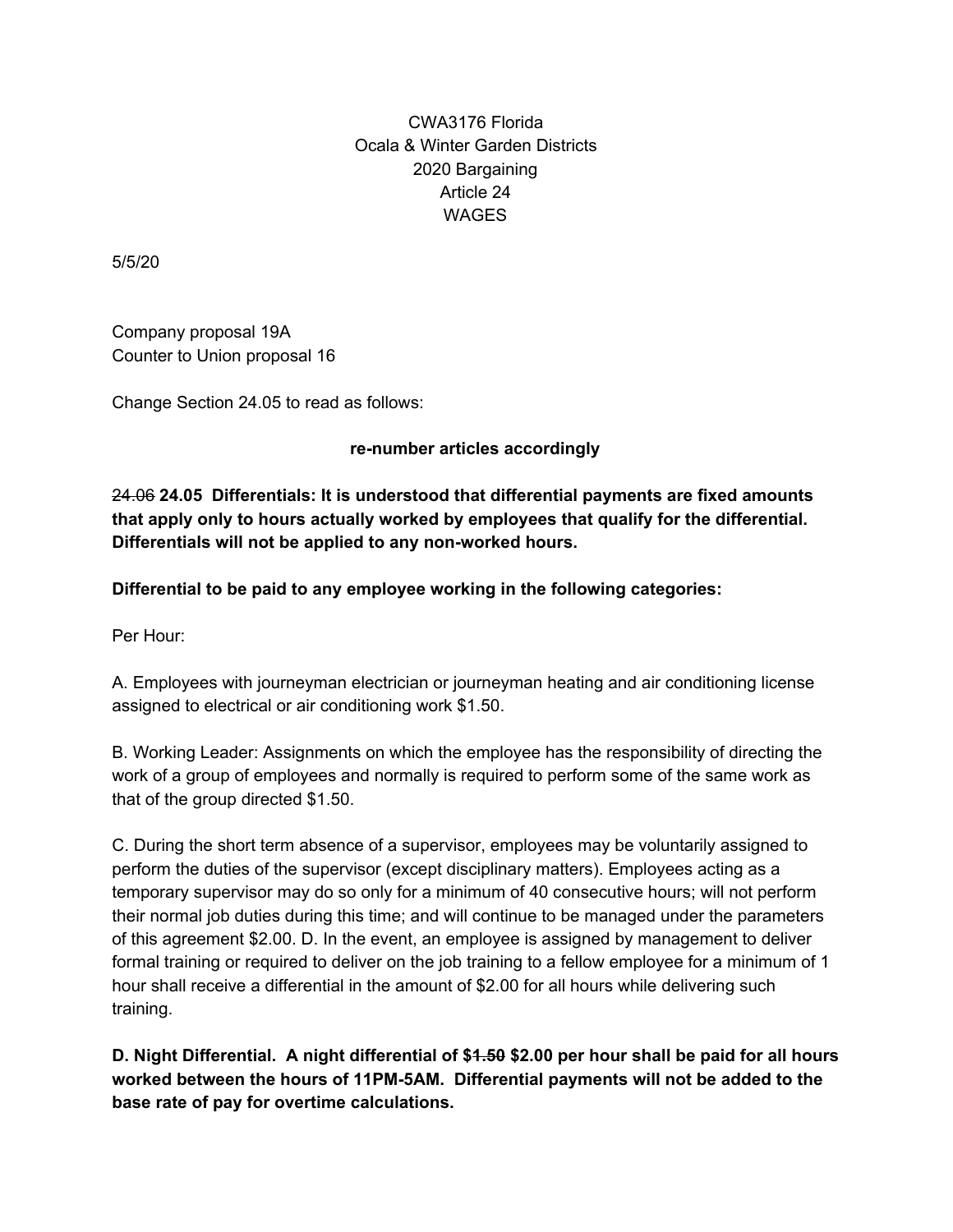24.05 Night Differential. A night differential of \$1.50 **\$2.00** per hour shall be paid for all hours worked between the hours of 11PM-5AM. Differential payments will not be added to the base rate of pay for overtime calculations.

**It is understood that differential payments are fixed amounts that apply only to hours actually worked by employees that qualify for the differential. Differentials will not be applied to any non-worked hours, including but not limited to, PTO, STD, workers' compensation, jury duty, military leave, holidays, etc.**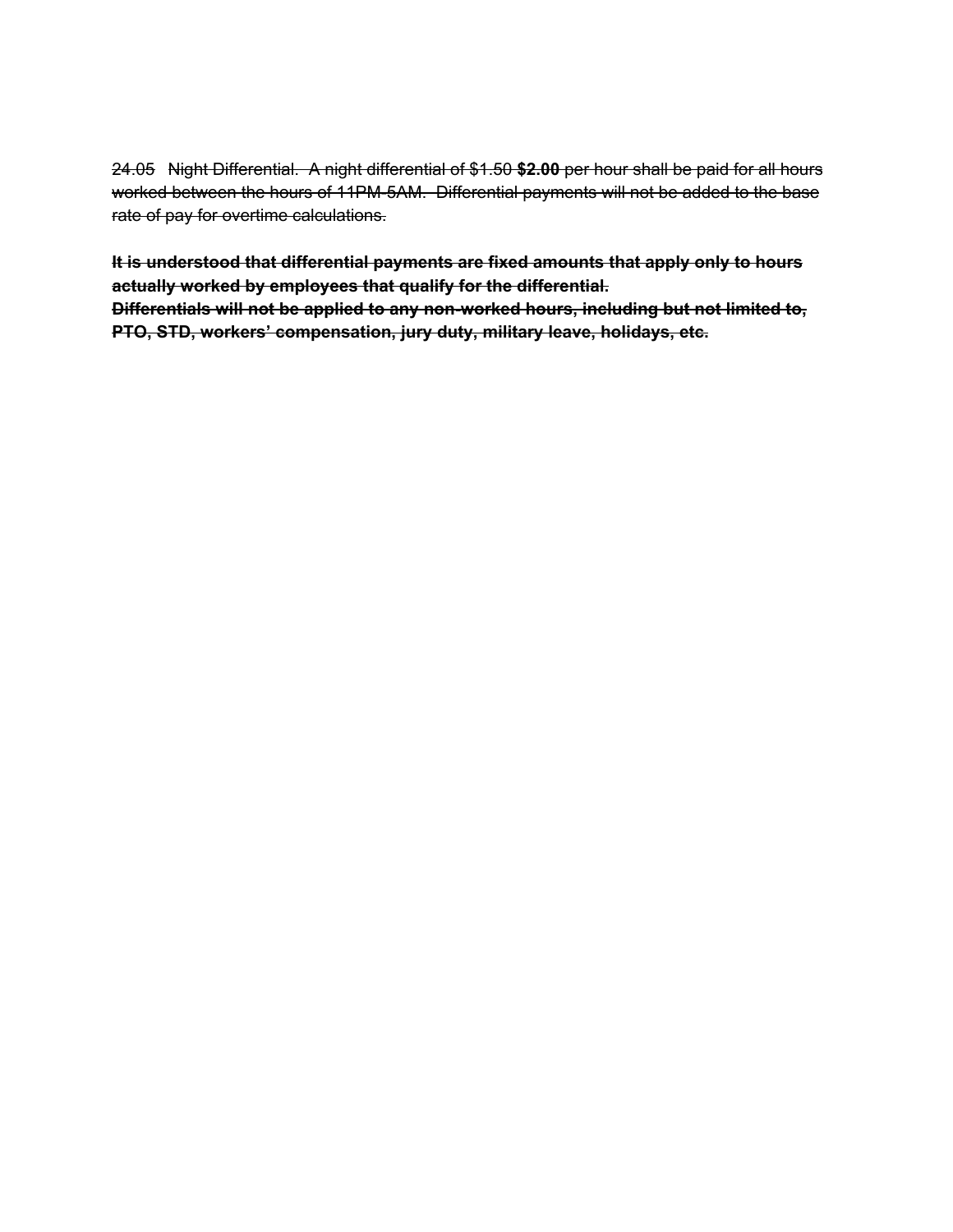CWA3176 Florida Ocala & Winter Garden Districts 2020 Bargaining Article 25 Miscellaneous Conditions of Work

Date: 4/13/20

Company counter proposal to Un 20 Professional Wear

Change Section 25.10 to read as follows:

25.10 Professional Wear. Effective January 1, 2013, the Company will provide at its discretion either an appropriate number of uniform garments (as determined solely by the Company) or an annual credit for the purchase of approved garments through the Company authorized vendor to employees in those classifications which the Company deems appropriate. New hires in those classifications may receive additional uniform garments or a higher initial credit. The color, style, and material blend of employee work clothing will be determined by the Company for both **the** uniform and non-uniform garments. The Company shall have the unilateral right to modify, amend, or cease the uniform program at any time. **If the company chooses to cease the uniform program they must provide notice 30 days advance notification.**

Employees will be required to wear a uniform and non-uniform garments that are, in the Company's judgment, properly maintained and presentable. The wearing of uniforms will be mandatory during all work hours. Regular and all appropriate maintenance of an employee's uniform is the responsibility of the employee. Local union representatives will be allowed to wear appropriate union branded apparel, provided by the local while conducting union/company grievance meetings. Replacement of uniform garments damaged on the job as opposed to normal wear/tear on the job will be the responsibility of the Company. Employees will be responsible for the full Company cost of replacing uniform garments should they be lost, stolen, or damaged through neglect.

A pin, not to exceed 1-1/2 inches in diameter designating affiliation with the CWA and not derogatory of the Company or its personnel, may be worn with the uniform. This pin may be worn only on the uniform shirt or CenturyLink headwear. This pin will not cover the Company logo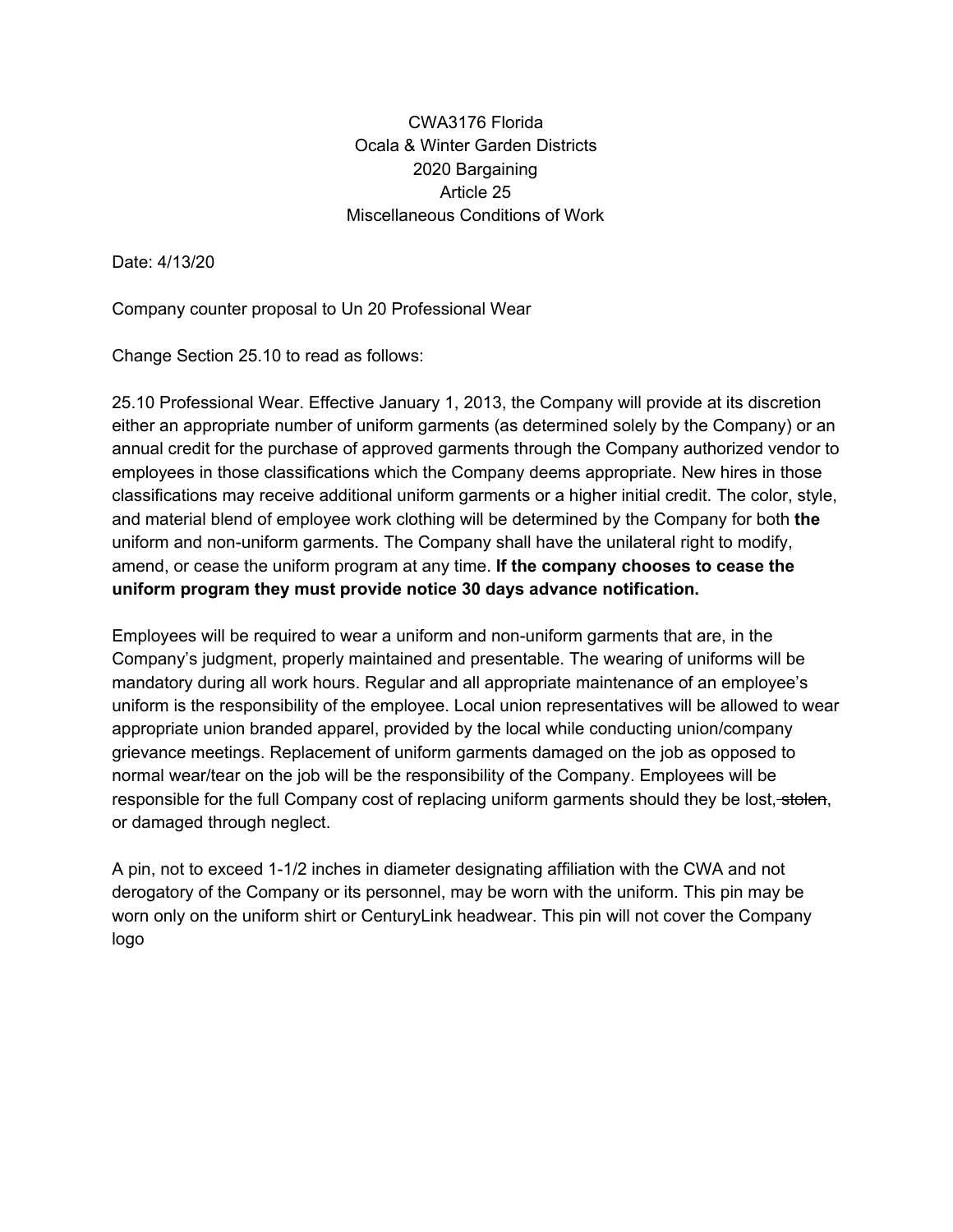### CWA3176 Florida Ocala & Winter Garden Districts 2020 Bargaining Article 25 MISCELLANEOUS CONDITIONS OF WORK

Date:3/16/20

Company proposal 21

Change Section 25.08 to read as follows:

25.08 Safety Footwear. The Company will pay the cost of one pair of safety footwear up to a maximum of \$100 annually for those employees in positions which are required under OSHA regulations to wear such footwear. Any additional expense will be the responsibility of the employee.

A. The Company will make the determination of which employee classifications will be required to wear safety footwear.

B. The Company will determine what is considered acceptable safety footwear with respect to appearance and functionality.

C. Safety footwear for this purpose must meet the current ANSI Z41.1 Class 75 safety requirements.

D. The Company reserves the right to determine which vendor(s) may be utilized for the provisioning of safety footwear.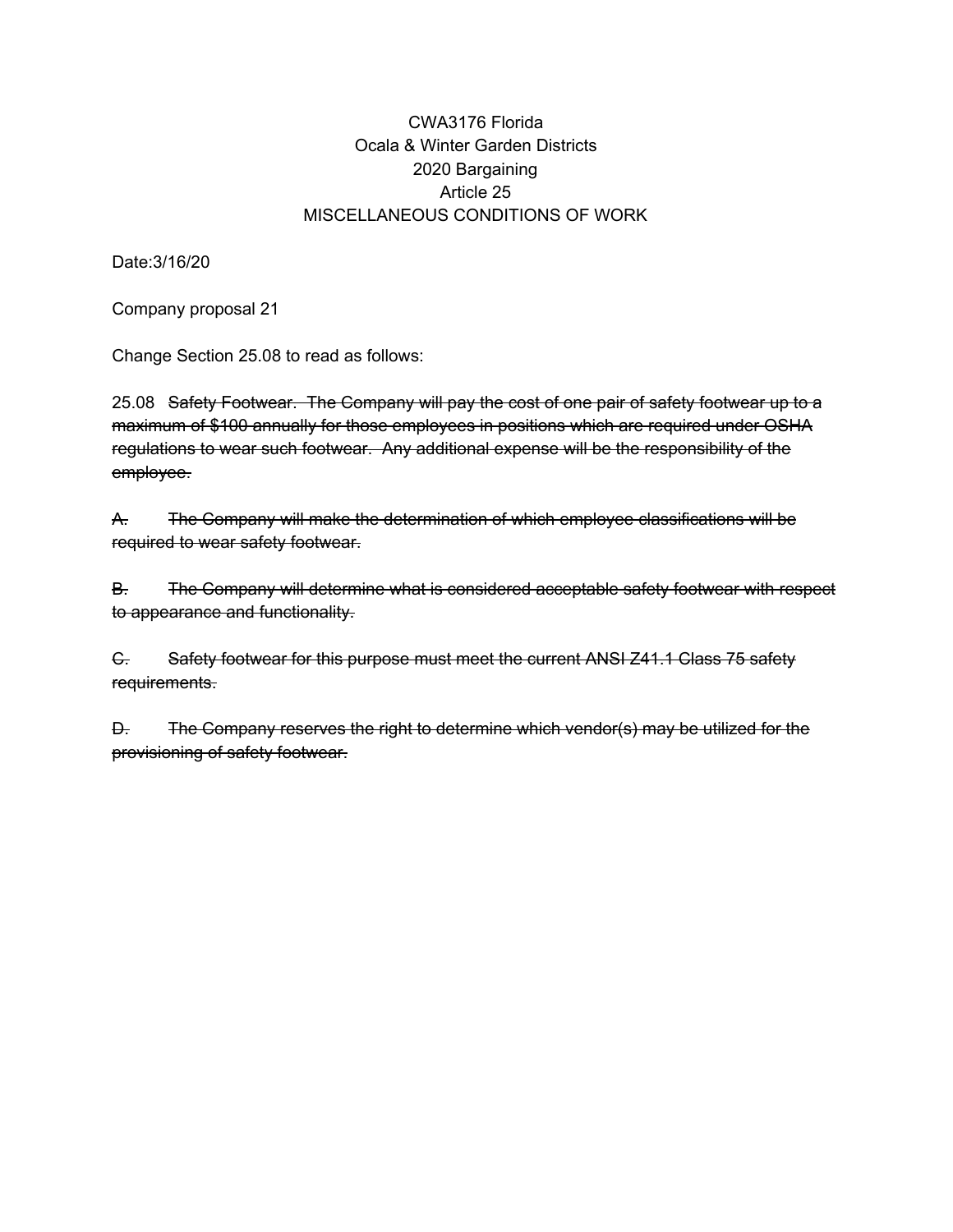#### CWA 2020 Bargaining CWA 3176 PROPOSAL

Date: 5/6/2020

Union Proposal #: 17B

Article #: 25.02

Subject: Inclement Weather

Inclement Weather **and unforeseen crisis**. Employees are expected to take all reasonable actions to report to work as scheduled during **a government-sanctioned emergency,** inclement weather or in the event of a business disruption because of equipment failure or other catastrophic conditions.

When employees report to work and because of inclement weather or **other conditions stated above** business disruption are, in the opinion of the supervisor, **are** unable to safely perform their regular work, they may be assigned such other work as may be available. **The Company may, at its discretion, close the office or send employees home early due to inclement weather or unsafe conditions. In that case, the employee will be paid for the time remaining in the business day.**

Employees who report to work later, leave early, or cannot report to work must report the situation to their immediate supervisor as promptly as possible. In such case the employee may elect to use floating holiday, vacation, or leave without pay if no paid time is available, in that order, to cover the partial or full day of absences. The local management team will advise whether the absence is considered excused for the purposes of attendance management policies **in accordance with Article 16.07.**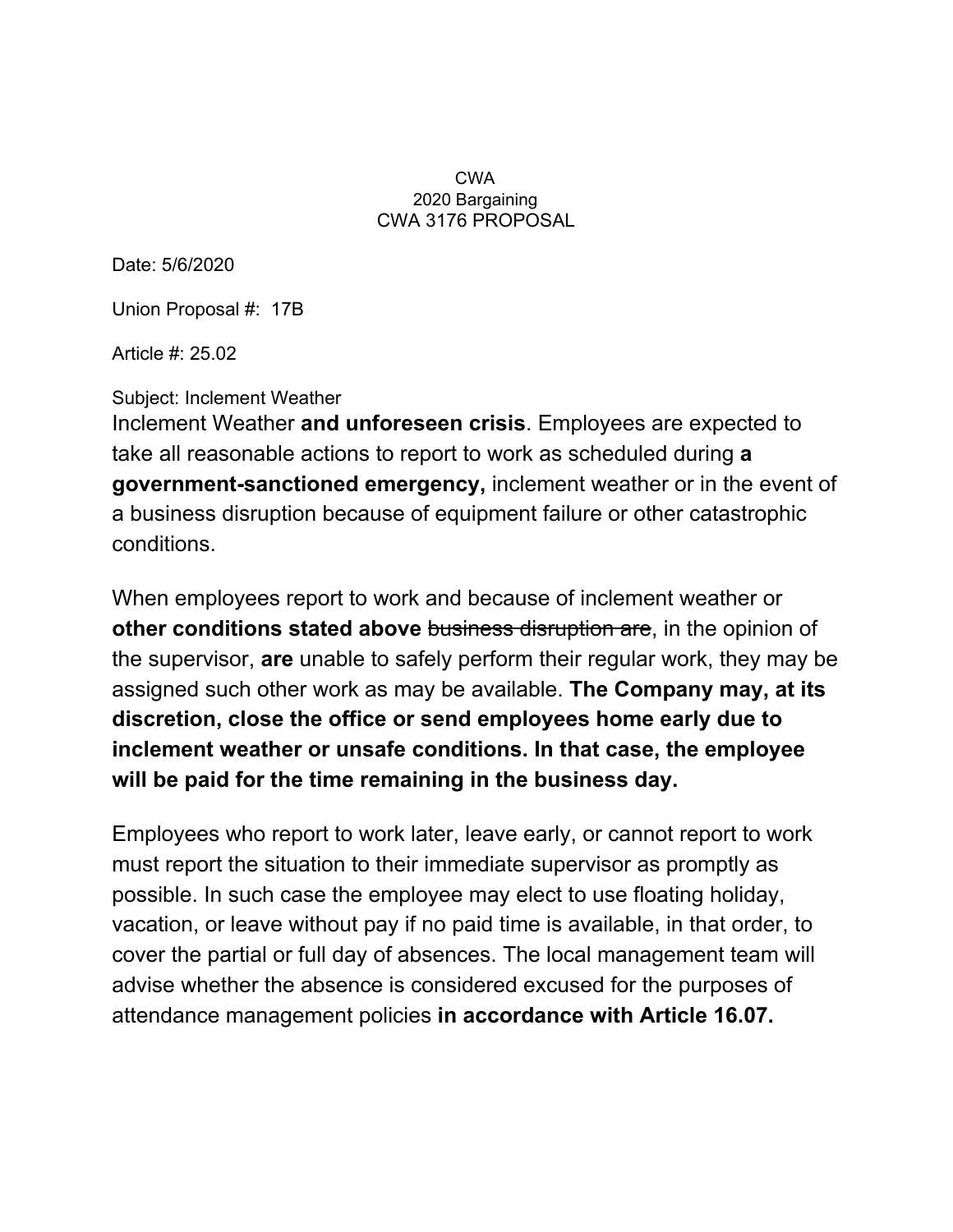The Company may, at its discretion, close the office or send employees home early due to inclement weather **or unsafe conditions**. In that case, the employee will be paid for the time remaining in the business day.

**Employees may be granted exceptions, at the discretion of the company, for all performance, productivity, and employee evaluation programs for the conditions stated above to allow the employee to achieve the restoration goals of company provided services during said conditions. Any data collected for the month the condition occurred shall be excluded from the employee overall evaluation.**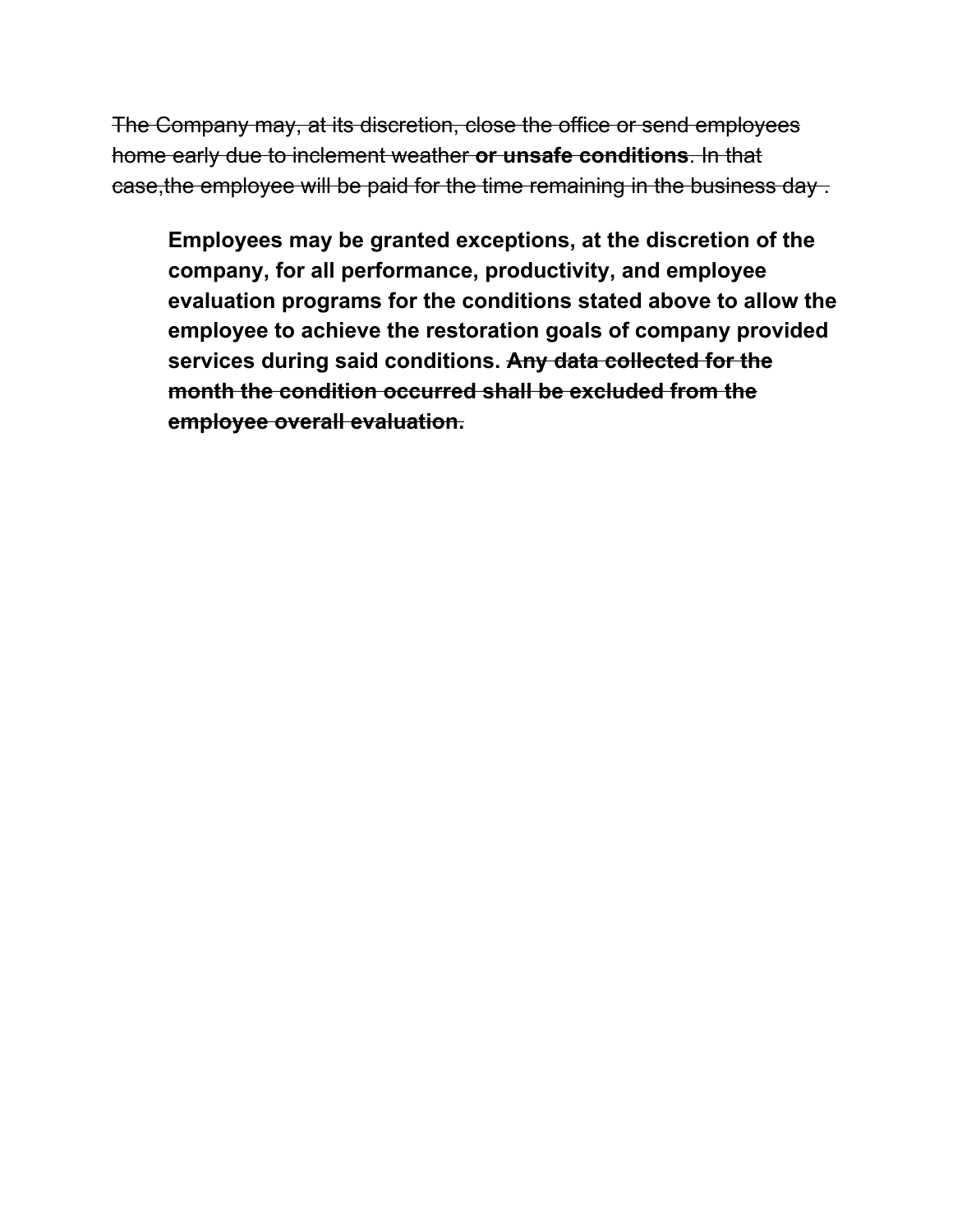### CWA3176 Florida Ocala & Winter Garden Districts 2020 Bargaining Article 29 VOLUNTARY BENEFITS PROGAM

Date:3/16/20

Company proposal 22

Change Article 29 to read as follows:

Effective April 1, 2011 **2020** and continuing for the life of this Agreement, the Company agrees, subject to the limitations described below, to include employees in the Voluntary Benefits program.

It is understood that employees will be responsible for the entire cost for each component of the Voluntary Benefit program. At its sole discretion, the Company may permit employees to have the required costs withheld through payroll deduction.

In addition, at its sole discretion, the Company shall designate the insurance carrier(s) and/or the agents(s) for the various components of the Voluntary Benefits program. The Company may change the insurance carrier(s) and/or the agent(s) at any time provided sufficient notice is given. The Company will provide the insurance carrier(s) and/or the agent(s) with all applicable employee information needed to offer the program. The Company also reserves the right to modify or terminate any one of the various components of the Voluntary Benefits program at any time so long as the changes are uniformly applied to all eligible employees, both non-represented and bargaining unit employees.

**This program is not a Company-sponsored plan or benefit. It is not a plan covered under ERISA. The Company has chosen to allow these vendors to make these programs available to employees but be advised that this is a voluntary program and only the employee can decide whether the benefits provided by this program are appropriate for you and your family. Employees are encouraged to research all suitable alternatives and consult with your personal advisors. Employees are encouraged to review the privacy and security policies and the practices of the various vendors and make sure they are comfortable with them prior to entering into any transactions. The Company is not able to provide employees with advice regarding the program. Participation is solely the employee's decision, completely voluntary and at their own expense. CenturyLink does not endorse and is not responsible for any of the products, services or practices promoted on the voluntary benefit website. Access to this website is provided at no cost to you, and CenturyLink does not benefit from your participation. There are no commissions or incentives paid to CenturyLink as a result of the products or services they may choose to purchases.**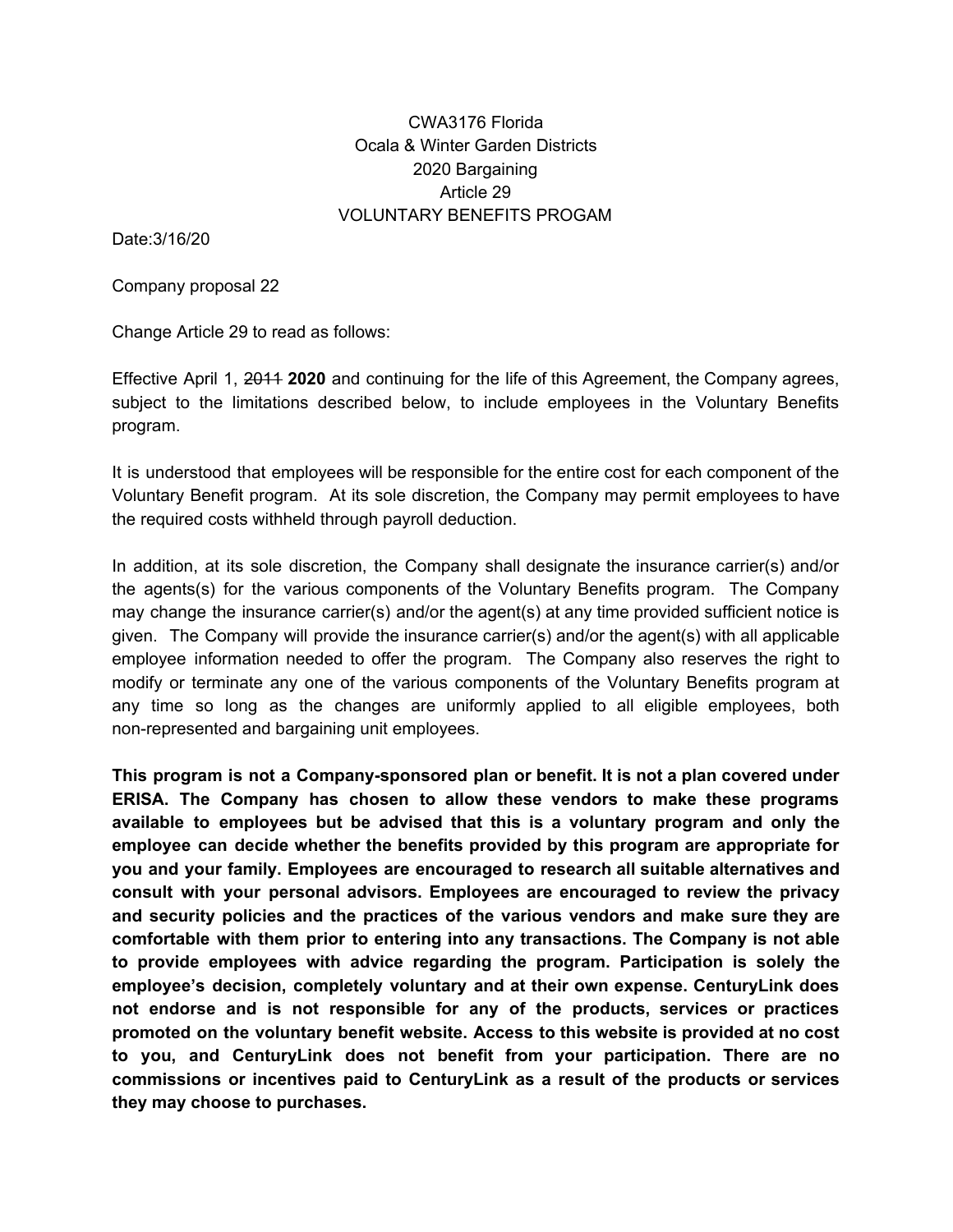### CWA3176 Florida Ocala & Winter Garden Districts 2020 Bargaining

Date:3/16/20

Company proposal 23

Change 'job classifications' to 'job title' throughout Agreement to read as follows:

9.06 New Job Classifications **Titles**. Whenever the Company determines it appropriate to create a new job title or new job classification in the bargaining unit, it shall be handled as follows:

The Company shall notify the Union in writing at least thirty (30) calendar days before the new job title or new job classification is implemented, and shall provide the Union with a description of the duties and the proposed wage rate or wage schedule.

The Union shall have the right, within thirty (30) calendar days from receipt of the notice from the Company, to request negotiations concerning the initial wage rate or schedule. If the Union does not initiate such negotiations the matter shall be considered closed for the duration of the contract. If the Union initiates such negotiations, and the parties are unable to reach agreement within thirty (30) calendar days, either party may request arbitration using the Arbitration Procedure below. Failure to do so shall resolve the dispute on the basis of the Company's last proposal.

The Company shall have the right to implement its proposal while the negotiation and arbitration process is proceeding, but an arbitrator may award a retroactive wage adjustment if deemed appropriate.

Modified Job Classifications **Titles**. First, the parties agree that minor changes to operational procedures, equipment, and systems occur on a regular basis and often change how job responsibilities are performed. These are not considered modifications to the job elassification **titles** and do not require notice to the Union. Any dispute about whether an operational change has only a minor (in contrast to a substantial) impact must be brought by the Union within thirty (30) calendar days of the date of the change using the Arbitration Procedure below.

Whenever the Company determines it appropriate to make a substantial change in the nature and scope of the work employees in an existing job classification **titles** have historically performed, it shall be handled as follows:

The Company shall notify the Union in writing at least thirty (30) calendar days before the changes are implemented, and shall provide the Union with a description of the modified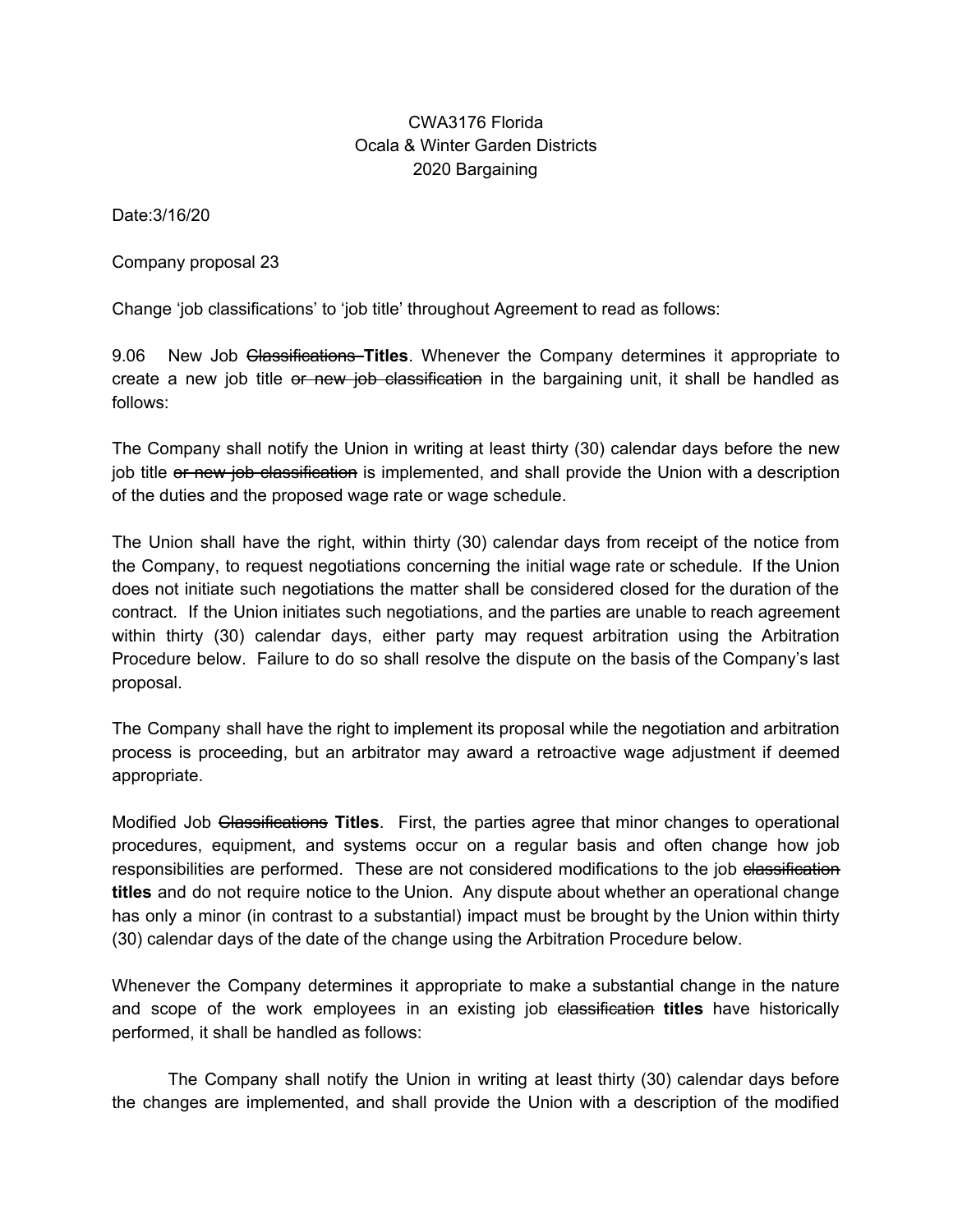duties and any proposed changes in the wage rate or wage schedule, if a wage adjustment is deemed appropriate by the Company.

The Union shall have the right, within thirty (30) calendar days from receipt of the notice from the Company, to request negotiations concerning the proposed wage rate or wage schedule. If the Union does not initiate such negotiations the matter shall be considered closed for the duration of the contract. If the Union initiates such negotiations, and the parties are unable to reach agreement within thirty (30) calendar days, either party may request arbitration using the Arbitration Procedure below. Failure to do so shall resolve the dispute on the basis of the Company's last proposal. The Company shall have the right to implement its proposal while the negotiation and arbitration process is proceeding, but an arbitrator may award a retroactive wage adjustment if deemed appropriate.

Arbitration Procedure for Disputes Over New and Modified Job Classifications **Titles.** Although the Company may create a new job title or job classification, or modify the nature and scope of existing job classifications **titles**, without bargaining, the effects of such actions shall be subject to final and binding arbitration according to this procedure.

If the dispute is whether the modifications in job duties or responsibilities of an existing job classification **titles** have substantially changed the nature and scope of the work, the arbitrator may resolve that dispute. If the arbitrator finds that a substantial change has occurred, the issue of the appropriate wage rate or wage schedule shall be returned to the parties for negotiation.

If the parties are unable to resolve the issue of the appropriate wage rate or wage schedule for a new job title or job classification or a modified job classification **title** as described above, the parties shall select an arbitrator following the procedure in Article 6. The parties further agree that within thirty (30) calendar days after selection of the arbitrator each party will submit its final offer position on the wage schedule to an arbitrator, copying the other party. These final offer positions may thereafter be changed only with mutual agreement of the parties. Notwithstanding the limitations on an arbitrator's authority under Article 6, an arbitrator selected under this procedure shall have the authority to choose between the two final offers, and may also award retroactive wage adjustments. The decision of the arbitrator shall be final and binding.

2.01 Base Rate. Base rate of pay is the regular rate of pay for various classifications **job titles** as set forth in Appendix B to this Agreement, excluding all differentials and premium payments.

3.01 Express Rights. Except to the extent expressly abridged by a specific provision of this Agreement, the Company exclusively reserves and retains all of its inherent rights to manage the business; as such rights existed prior to the execution of this Agreement. It is agreed that the Company alone shall have the authority to determine and direct the policies, modes and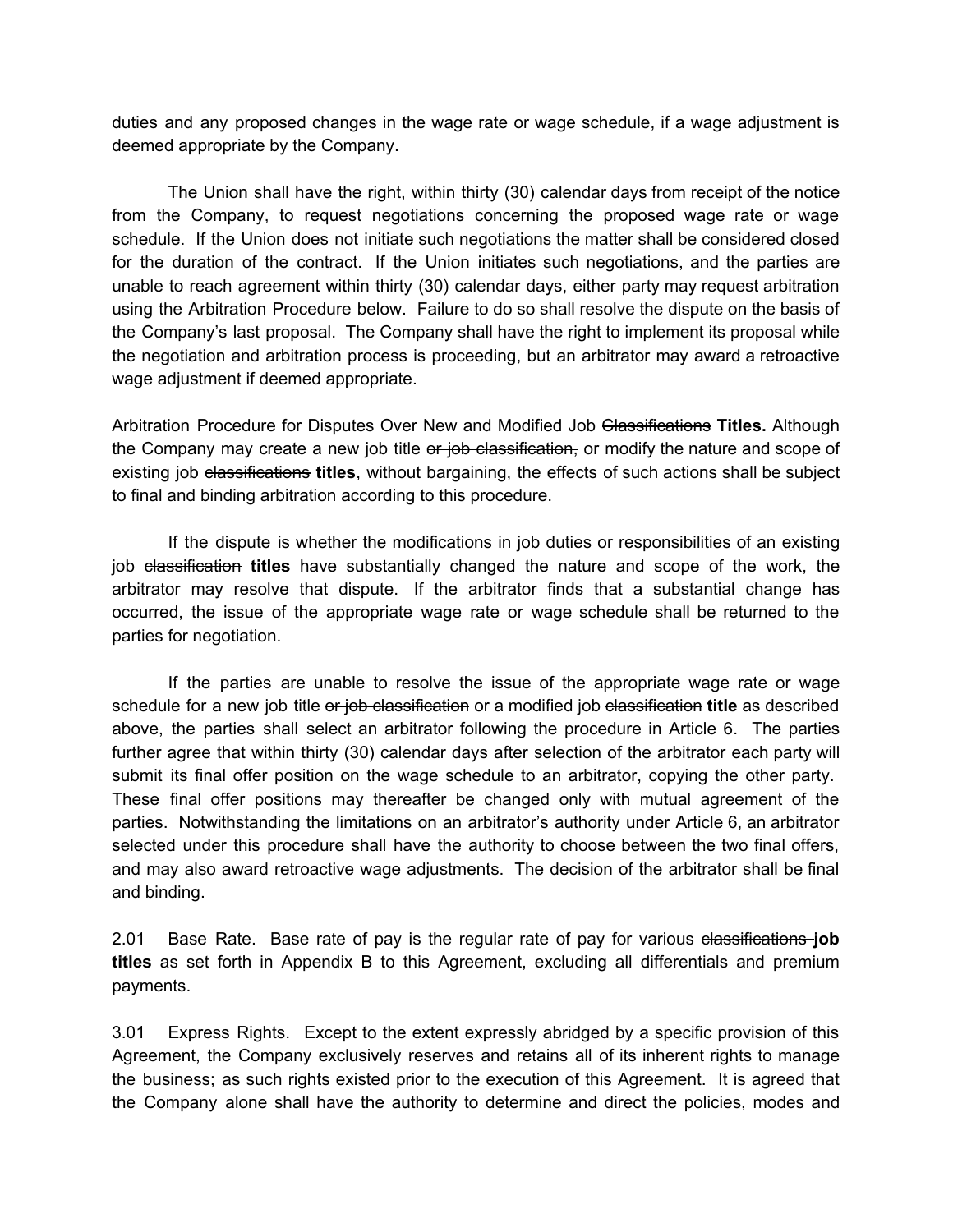methods of operating the business, without interference by the Union. Without limiting the generality of the foregoing, the sole and exclusive rights of management which are not abridged by this Agreement include, but are not limited or confined to, the right to determine, and from time to time re-determine, the number, locations and types of its facilities, including the right to move or close its business or any part thereof; to determine the methods, materials and processes to be employed; to discontinue or automate processes or operations; to subcontract any part of its operations; to determine the qualifications for new employees and to select its employees; to determine the size and composition of its working force; to determine work schedules and methods of operating; to determine the number and types of equipment, machinery, materials, products and supplies to be used, operated, processed, or disposed of; to hire, promote, demote, transfer, assign, lay off and recall employees to work; to reprimand, discharge or otherwise discipline employees; to determine or re-determine job content, establish work standards, and control the amount and type of work to be performed; to determine the assignment of work; to schedule the hours and days to be worked on each job and each shift; to expand, reduce, alter, combine, transfer, assign or cease any job, job elassification title, department or operation; to make or change Company rules, policies and practices; to introduce new, different or improved methods, means and processes of operation and methods of service; and otherwise generally to manage the business and direct the work force.

8.04 Bumping. Any employee displaced by a layoff other than temporary layoff, who is senior to an employee in an equal or lower rated job classification **title**, may displace such employee in accordance with Article 7.03.

It is understood and agreed that an employee exercising a bumping right must bump the least senior employee in the elassification title. Further, the bumping employee must have previously held the job title or must have the qualifications to perform the new job with a minimum of on-the-job training and familiarization. Any training, either on the job or classroom training, will not exceed 5 days and the employee must successfully complete the training. If additional training is required to perform the work, the employee may not bump.

9.04 Promotion. The job will be considered a promotion if it pays a higher maximum rate than the job in which the employee is presently working.

An employee's bid will be considered except employees who at the time of the vacancy are in one of the following categories:

- a) Probationary and temporary employees;
- b) Laid off employees;

c) Employees who within the previous six (6) months have been returned to their former job because of failure to qualify on a job in the same elassification job title as the vacancy involved;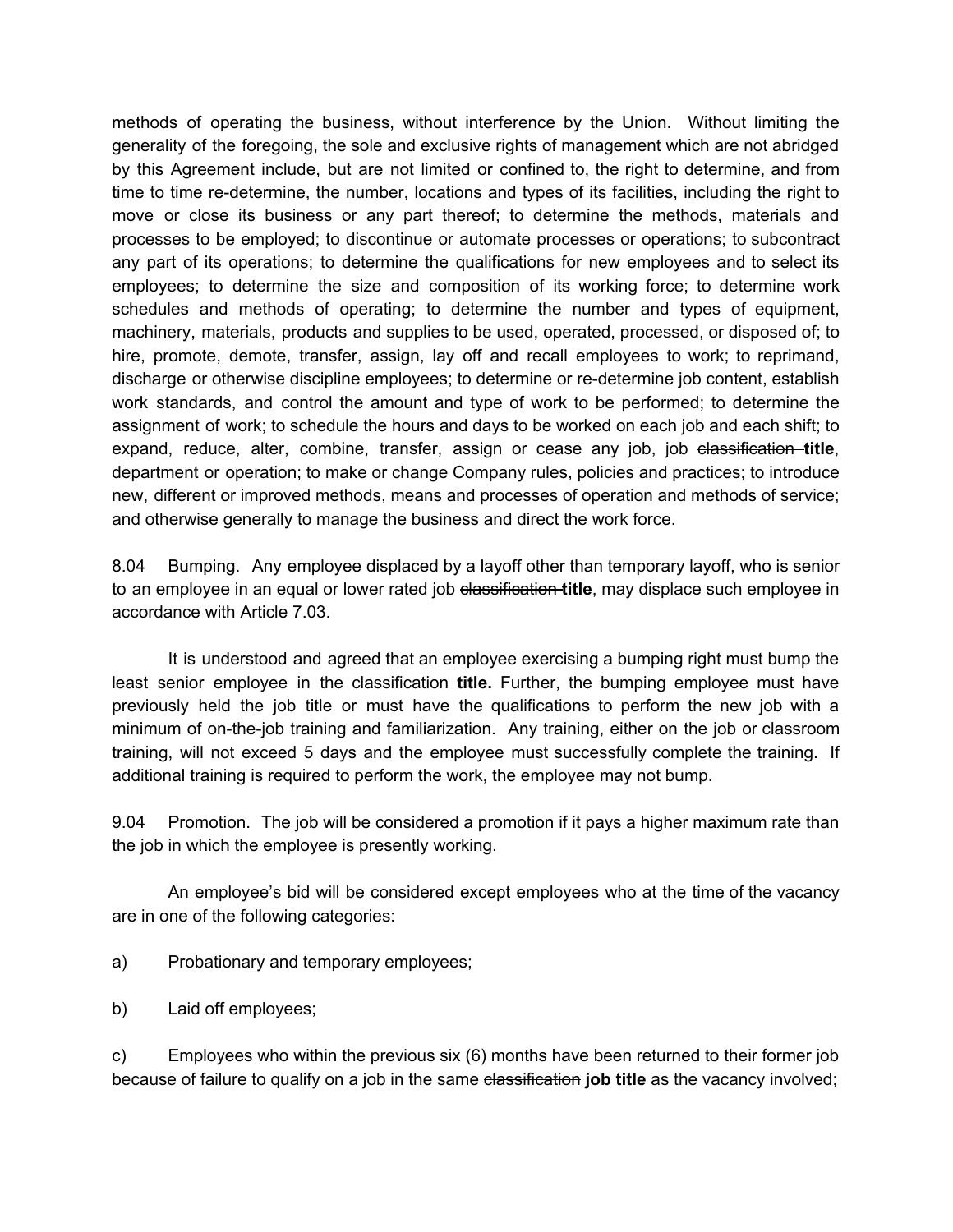d) Employees who have not been in their present position for at least one year. With supervisory approval, employees with less than one year's service in their present position may submit a job bid.

9.09 Temporary Assignments. When in the opinion of the Company it is necessary to temporarily assign an employee to a job other than that which the employee normally performs or to another bargaining job classification **title,** the Company shall in its sole judgment select the employee to perform such work in the order of qualifications then seniority; provided, however, when it is anticipated that such temporary assignment shall extend beyond two weeks, then the senior qualified employee within the work location of the Company's choice shall have first opportunity for the transfer. Temporary assignments will not normally extend beyond six months duration. Temporary assignments may extend beyond six months for special situations by mutual agreement, in writing, between the Company and the Union.

9.10 Temporary Assignment Pay. Employees temporarily transferred or assigned to a lower rated job **title** or classification shall be paid at their normal wage rate. Employees temporarily transferred or assigned, who work a minimum of 2 hours a day at a higher rated position or job classification **title** shall be paid at the appropriate base rate of the higher rated position.

24.03 Attached hereto, as Appendix B is the schedule of job classifications **titles** and the base hourly rates of pay to be effective during the term of this Agreement for work performed by employees in such job classifications. **titles.** 

25.10 Professional Wear. Effective January 1, 2013, the Company will provide at its discretion either an appropriate number of uniform garments (as determined solely by the Company) or an annual credit for the purchase of approved garments through the Company authorized vendor to employees in those elassifications **job titles** which the Company deems appropriate. New hires in those elassifications job titles may receive additional uniform garments or a higher initial credit. The color, style, and material blend of employee work clothing will be determined by the Company for both uniform and non-uniform garments. The Company shall have the unilateral right to modify, amend, or cease the uniform program at any time.

26.01 The Company will determine when technological change requires additional knowledge and or skill on the part of the employee in the same work location and same classification. **job title.** When this occurs, a sufficient number of employees, as determined by the Company, in that location and classification **job title** will be given, based upon qualifications and seniority, the practicable opportunity to acquire the additional knowledge and skill.

27.09 During each quarter the Company shall furnish the President of the Local a list of employees in the Bargaining Unit. This list will include the names, address, exchange location, seniority date, and job classification. **job title.**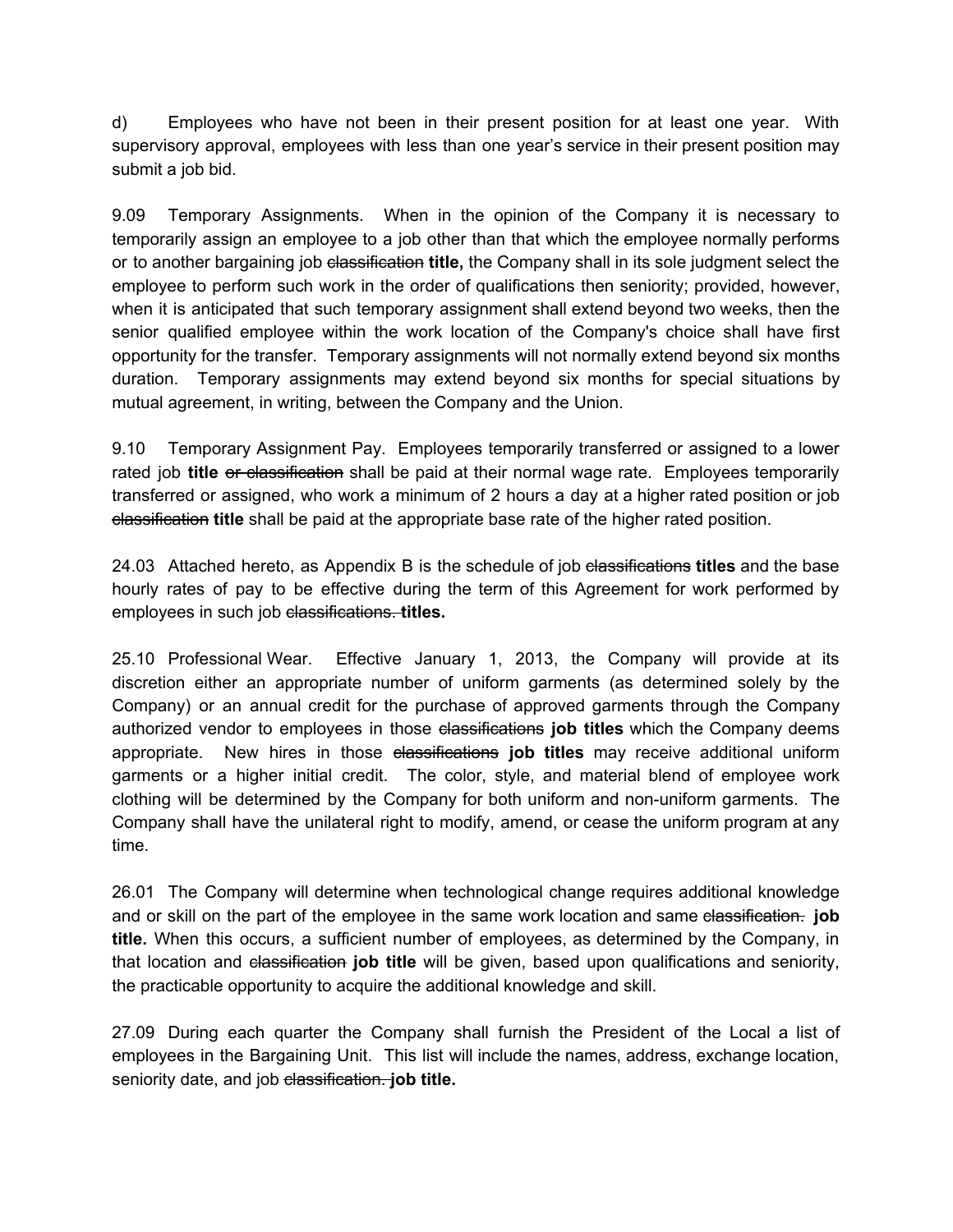### CWA3176 Florida Ocala & Winter Garden Districts 2020 Bargaining Signature Page

Date:3/16/20

Company proposal 24

Change Section 25.08 to read as follows:

IN WITNESS WHEREOF, the undersigned parties, pursuant to proper authority, have caused this Agreement to be signed and executed on March 31, 2017.

Embarq Florida, Inc.

Communications Workers of America, AFL-CIO

 $\overline{\phantom{a}}$  , which is a set of the set of the set of the set of the set of the set of the set of the set of the set of the set of the set of the set of the set of the set of the set of the set of the set of the set of th

 $\overline{\phantom{a}}$  , which is a set of the set of the set of the set of the set of the set of the set of the set of the set of the set of the set of the set of the set of the set of the set of the set of the set of the set of th

Kevin McCarter Region President East Region

 $\overline{\phantom{a}}$  , which is a set of the set of the set of the set of the set of the set of the set of the set of the set of the set of the set of the set of the set of the set of the set of the set of the set of the set of th

 $\overline{\phantom{a}}$  , which is a set of the set of the set of the set of the set of the set of the set of the set of the set of the set of the set of the set of the set of the set of the set of the set of the set of the set of th

Jorge Rodriguez CWA Representative

Bryan Smith Sr. Director Human Resources Greg Douglas President CWA 3176

Company Bargaining Committee: Joseph Basile Mike DeGraw Amy Rehberg Union Bargaining Committee: Greg Douglas Wesley B. Kirby Ken Gritt Kevin Goins Jorge Rodriguez